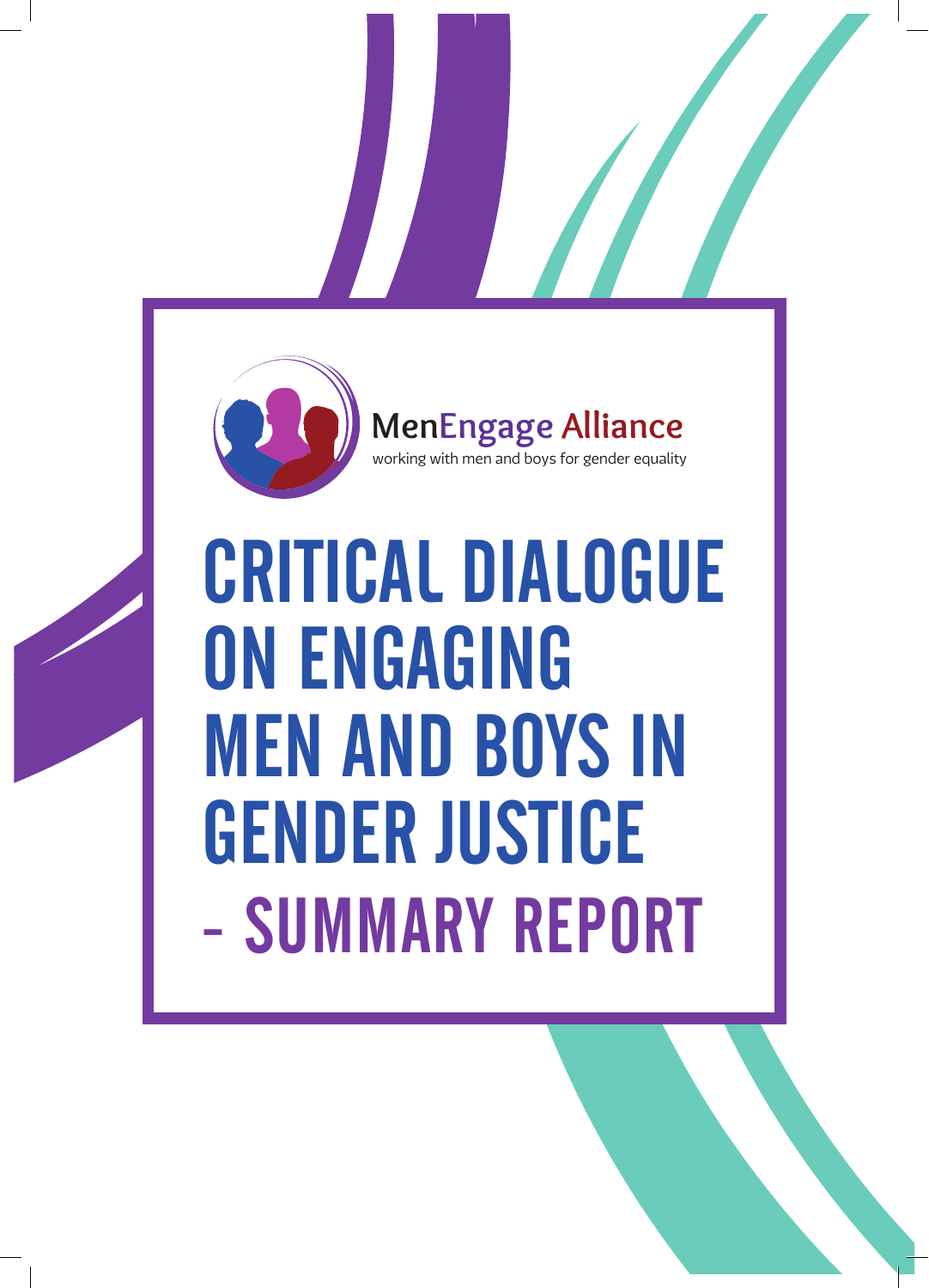# **CONTENTS**

|  | <b>Introduction</b>                                                                                                                                           | 4                     |
|--|---------------------------------------------------------------------------------------------------------------------------------------------------------------|-----------------------|
|  | 1. Accountability<br>What is accountability?<br>Accountability to women's rights movements<br>Men's accountability to other men<br>North/South accountability | 6<br>6<br>8<br>9<br>9 |
|  | 2. Tackling power, privilege and patriarchy                                                                                                                   | 9                     |
|  | 3. Incorporating intersectionality                                                                                                                            | 10                    |
|  | 4. Men's motivations and ways of working<br>on gender equality<br>Men and feminism<br>Approaches to engaging men and boys                                     | 12<br>13<br>14        |
|  | 5. How to make the work with men and boys<br>gender transformative<br>Challenge structures and politicize work with                                           | 15                    |
|  | men and boys                                                                                                                                                  | 16                    |
|  | Build meaningful partnerships                                                                                                                                 | 16                    |
|  | Address the question of funding                                                                                                                               | 17                    |
|  | Working together (and apart)                                                                                                                                  | 19                    |
|  | Work with faith-based organizations and<br>religious leaders                                                                                                  | 20                    |
|  | Work with boys and young men                                                                                                                                  | 21                    |
|  | Improve follow up, monitoring and evaluation                                                                                                                  | 21                    |
|  | Build networks and share information                                                                                                                          | 21                    |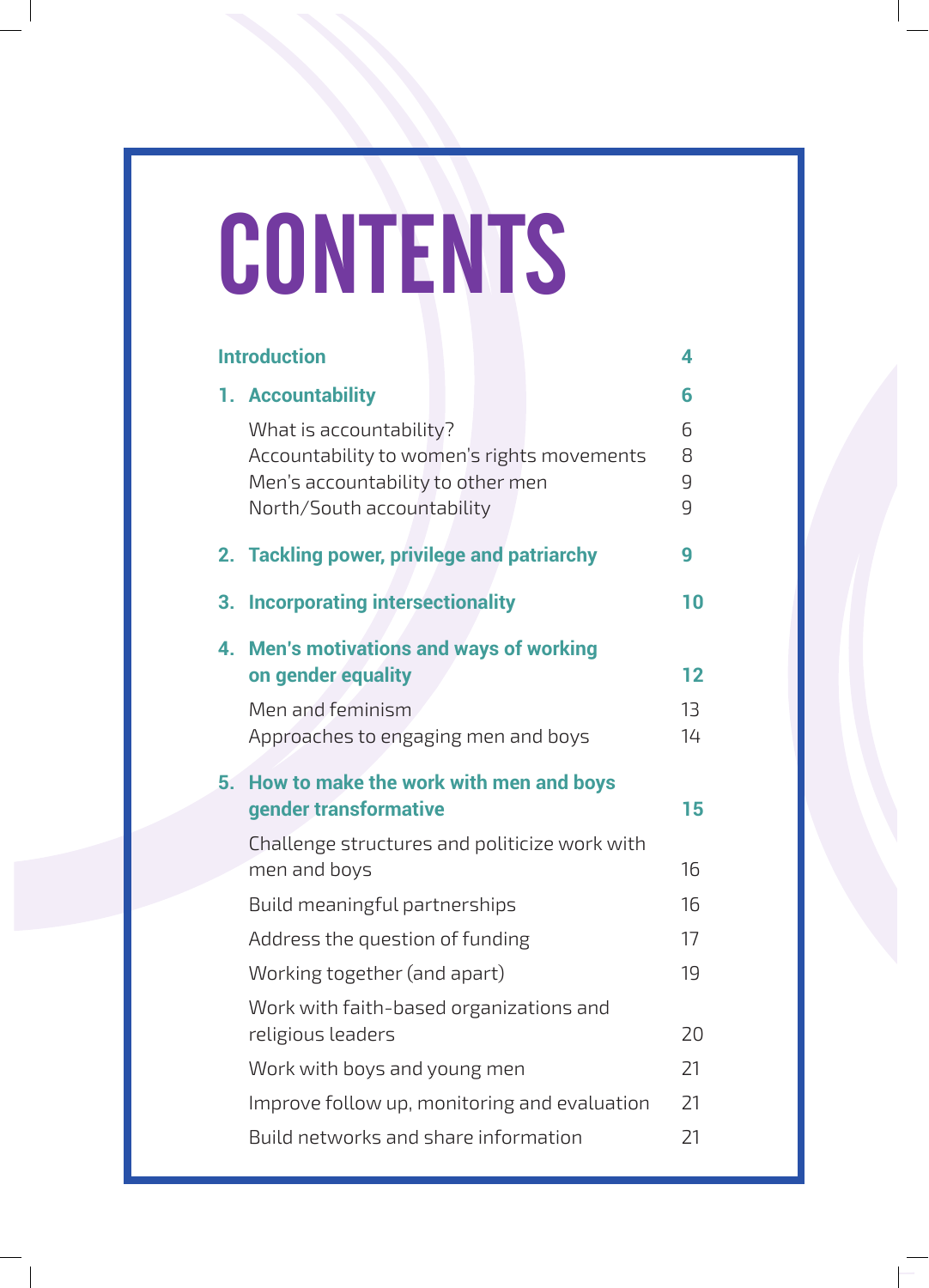# **CONTENTS**

| <b>6. Conclusion and key recommendations</b> | 22 <sub>2</sub> |
|----------------------------------------------|-----------------|
| Next steps for the MenEngage Alliance        | 23              |
| E-Dialogue registrants                       | 25              |

**Authentic help means that all those who are involved help each other mutually, growing together in the common effort to understand the reality which they seek to transform.**

Paolo Freire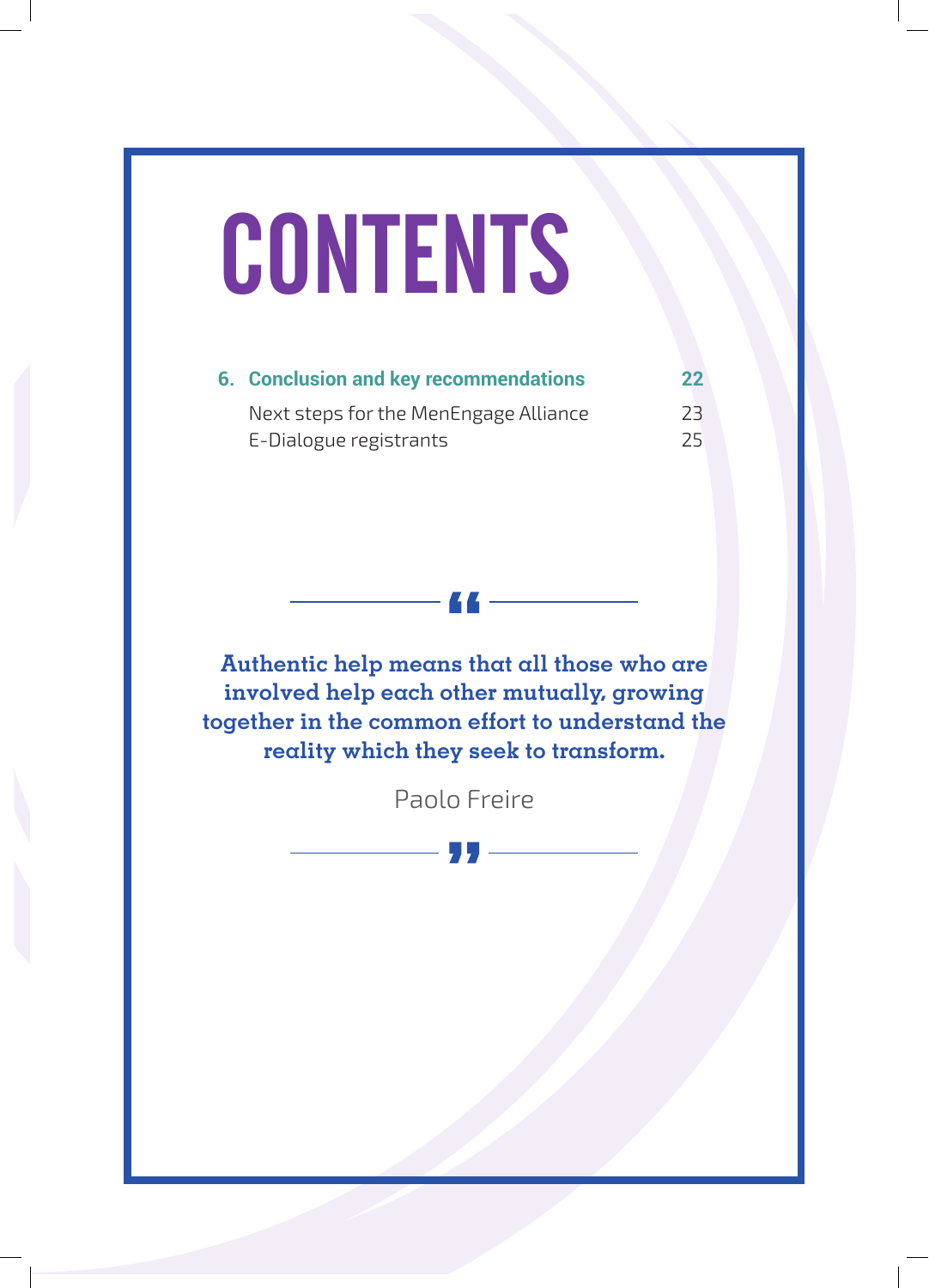# INTRODUCTION

Work with men and boys for women's rights and gender justice is receiving increasing attention from the international community, and is supported and implemented by many women's rights and other social justice organizations. At the same time, however, a number of concerns and challenges have emerged, including the implications of this work for the rights and empowerment of women and girls, as well as its place among other social and economic justice issues, such as the rights and equality of people with diverse sexual orientations and gender identities.

The MenEngage Alliance, a global network of more than 630 organizations working with men and boys for women's rights and gender justice, has worked to enhance accountability in this field for some time, building on many years of work by women's-rights organizations. The MenEngage Alliance understands accountability as the commitment that activists and organizations working in the engaging boys and men field must have toward women's rights groups and other social justice movements. It also involves the responsibility to listen to, consult and partner equally with such groups, making sure that the work of engaging men and boys makes a real contribution to social justice and gender equality, rather than being a detraction from this struggle.<sup>1</sup>

The MenEngage Alliance is currently in the process of developing a dialogue and a mutual understanding of accountability, while acknowledging the different meanings that it has for different people and institutions.

To this end, from 19th - 21st April 2016 the MenEngage Alliance facilitated an online discussion of key constituents on a range of strategic and practical questions relating to engaging men and boys and transforming masculinities in the women's rights and gender justice field. We invited participants working on engaging men and boys, and those working on women's rights and empowerment from all corners of the globe to come together and share experiences, concerns, lessons learned and recommendations about partnership, accountability and transformative work in the field of engaging men and boys in gender justice. A total of 134 people from 39 countries registered for the event.

1 The MenEngage Alliance Accountability Standards and Guidelines http://menengage.org/resources/menengageaccountability-standards-guidelines/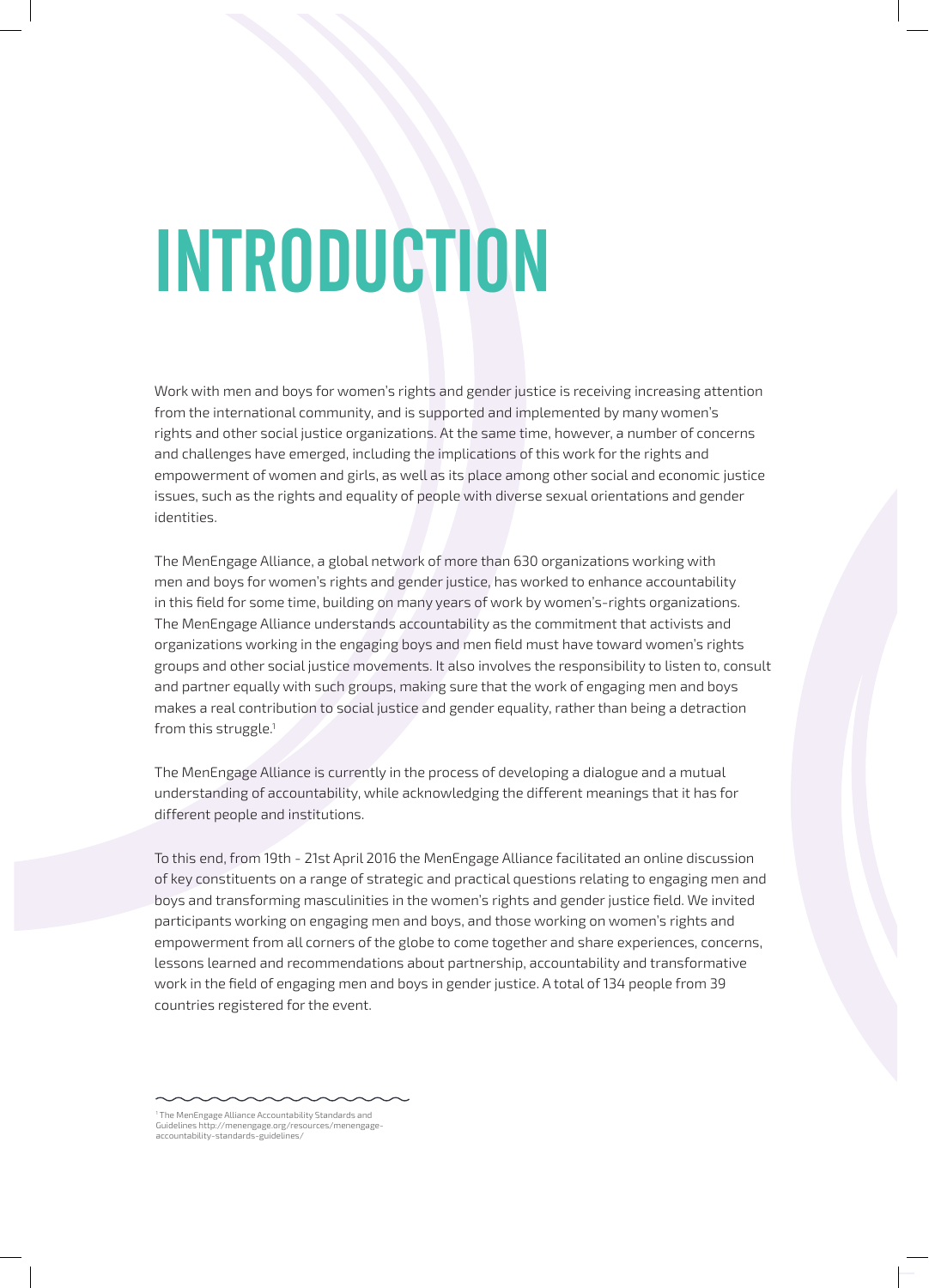Each day of the dialogue focused on a different topic and a number of key guiding questions. Day One focused on sharing positive experiences of collaboration and partnership, as well as emerging concerns and challenges experienced around working with men and boys in women's rights and gender justice and approaches. Day Two took a deeper, more analytical approach to the key concepts of partnership, accountability and gender transformation and what these meant to participants. Day Three then focused on recommendations and ways forward, what we can do individually and together to advance the cause of women's rights and gender justice and what we recommend to donors, governments and UN agencies. What resulted was a lively, thought provoking dialogue with over 100 contributions over the course of three days.

This report summarizes and shares the key discussion points, trends and recommendations that emerged from the dialogue. A number of themes are elaborated in this report, including accountability, power, privilege and patriarchy, intersectionality and men's motivations for doing this work. It also explores how this work might become truly gender transformative by challenging structures and politicizing work with men and boys, building partnerships, addressing the question of funding, working both together and independently, working with faith leaders and with boys and young men, improving monitoring and evaluation and importantly, building networks for change.

The MenEngage Alliance would like to thank all those who participated and provided such rich, inspiring contributions. The experience helped us think more constructively about partnership, accountability and transformative work with men and boys. We hope it has inspired you too, and brought us all closer to a shared understanding and agenda for gender justice, as well as generating ideas for your own work in this area. We look forward to continuing the discussions and building partnerships in the coming months and years.

**5**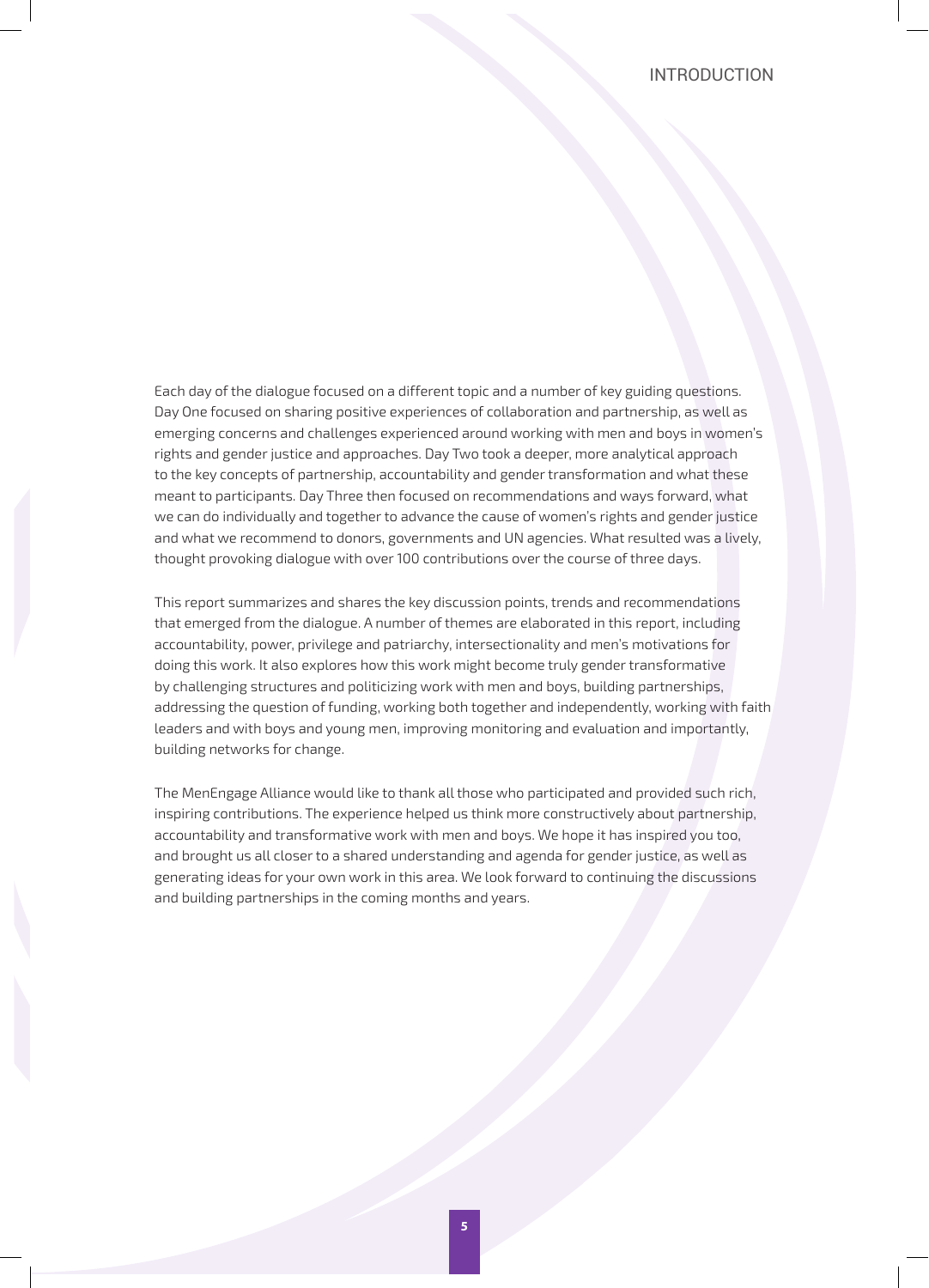# ACCOUNTABILITY **1**

#### **What is accountability?**

It is clear that accountability is an issue that contributors to the e-dialogue have given a lot of thought to, and something they work actively to incorporate into their personal and professional lives. Accountability, however, means different things to different people. Several contributors commented on the lack of a clear definition of the concept. Exactly who should be accountable to whom, or what, in this field was a key topic of discussion. Accountability to the women's movement was highlighted as an important strand, as well as to programme beneficiaries, communities, donors, partner organizations and colleagues. Participants referred to accountability to their own families, to the next generation, and to the ideals of gender equality and social justice. Accountability of governments, UN agencies and the private sector to the public, as well as men's responsibility to hold other men to account, were other important aspects identified in the discussion.

Various levels of accountability, such as horizontal, vertical and diagonal; interpersonal and institutional; and personal and professional accountability were discussed. In this context, horizontal accountability refers to the responsibilities that different civil society actors and organizations have to act accountably towards one another. Vertical forms of accountability are those in which citizens and their associations play direct roles in holding the powerful to account for their actions. Personal accountability was described as how we address our own practice, striving to ensure we behave in equitable ways. Interpersonal or relational accountability involves strategies to build gender-equitable dynamics and processes in interaction. It addresses the politics of whose voices are heard, who decides and who leads, who does the less visible behind-the-scenes work, whose efforts are given attention and praise, and so on. Institutional accountability involves structures of consultation and collaboration between the different strands of the gender justice movement. This was identified as particularly important when planning new initiatives to work with men and boys, so that they are accountable to, and consult with, women's rights activists and other social justice groups. Many contributors stressed the importance of accountability at all these levels. In particular, personal accountability was seen as essential for professional accountability. Our personal beliefs, behaviours and relationships must reflect those we want to see in the world. Accountability, therefore, is not something that can be exercised in one environment and switched off in another.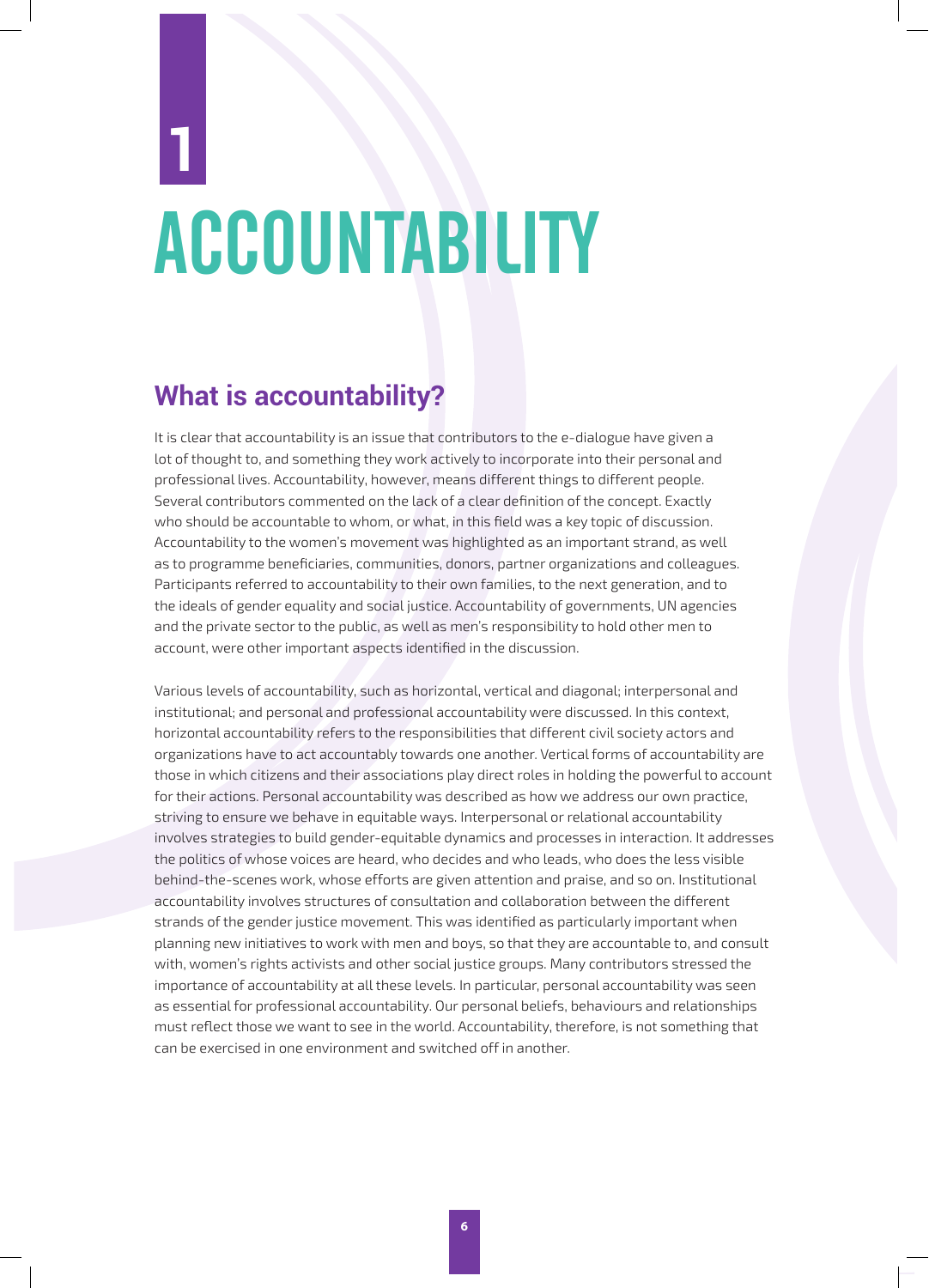#### ACCOUNTABILITY

Many contributors described accountability as an intentional process, a way of working and living, rather than just an outcome in itself. Accountability in that sense is not merely a reactive process, holding people to account when they do something wrong, but rather a proactive, positive process of being an ally, supporting others and preventing problems. Acknowledging privilege and being sensitive to power in relationships were identified as key factors in the process of accountability. Privileges, beliefs and assumptions, as well as power in relationships, must be identified and challenged in order for us to act accountably. As put by one contributor, accountability is 'the unlearning of power and privilege' (see also the section on "Power, Privilege and Patriarchy"). In this process, mistakes are inevitable, as we are all products of patriarchy. Nonetheless, a number of common actions to maintain accountability emerged from the contributions, including actively seeking feedback and criticism, truly listening to others, being transparent in decision-making processes, acknowledging wrongdoing and making amends. Several contributors described accountability as asking difficult questions, or putting oneself in uncomfortable situations. Honesty and respect were key values associated with accountability.

Accountability is a vital underpinning to all work for social change and transformation, and is particularly important in social movements with diverse actors and allies. Many contributors stressed the importance of establishing mechanisms for accountability such as training and policies, and were committed to building or strengthening such mechanisms within their organizations. However, others warned that the process of creating accountability mechanisms could in itself pose accountability problems as they risk being imposed from above in a patriarchal manner. 'Self-facilitated', participatory accountability mechanisms are therefore seen as preferable to those imposed from outside or above. However, accountability guidelines targeting the field of work on engaging men and boys, such as the International Rescue Committee's 'Engaging Men Through Accountable Practice' (EMAP) tool and the MenEngage Alliance Standards and Guidelines of Accountability can be support tools, as an entry point for organizations to discuss the issue and come up with their own context-specific standards and mechanisms.

**One test of accountable practice is that we have to do things which may make us uncomfortable. In specific terms, it means how do we reach out when it is not part of the project design or overall fund envelop? How do we listen to those we haven't heard from before? How do we share our resources when we know the resources are scarce? And finally, how do we face up to questions about 'breach of conduct' from those who have no authority?**

Abhijit Das - Centre for Social Justice, India

—— ""——

**Accountability in my personal life is about trying to practice equality and respect each and every day. It is about the way I relate to the women, the girls, the boys and the men in my life, making sure I practice what I preach in every interaction.**

Ruben Reyes - Puntos de Encuentro, Nicaragua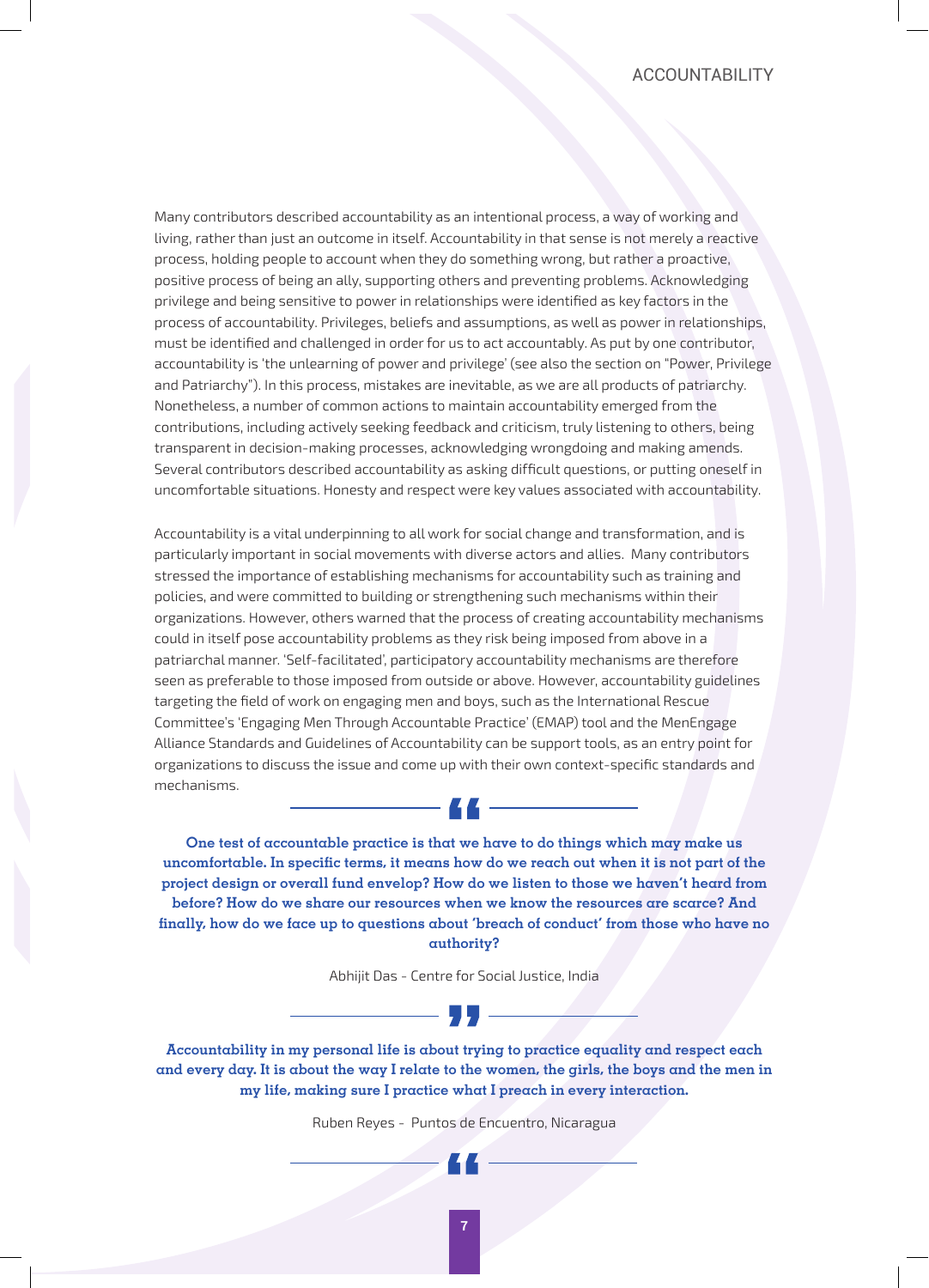#### **Accountability to women's rights movements**

Accountability towards women's rights movements is seen as fundamental to the work of engaging men and boys in gender justice. Many contributors from organizations working with men and boys described how these organizations grew out of the women's-rights movement and continue to actively partner with them. Those from groups and organizations working with men and boys explained how they were founded on feminist principles, and owed their existence to the groundbreaking work of the women's movement. They therefore have gender equality, the rights and empowerment of women and girls as their overall objective and vision. Many started their organizations to support the work of women's-rights organizations and later realized that this was not enough; they had to work with men on their own roles and responsibilities. These organizations are generally trusted and supported by women's-rights organizations.

However, as the field of engaging men and boys has grown rapidly in recent years, many new organizations have emerged that do not necessarily have the same grounding in feminist principles or connection to women's-rights movements. The work of engaging men and boys may be done by development organizations that do not seek partnerships with women's-rights organizations nor have women's rights and/or gender equality as a key area of focus, but rather see it an issue to be 'mainstreamed' or 'integrated'. Gender can be used to depoliticize the feminist challenge to patriarchy, to compel it to be 'nice' and soft, so that it becomes something technical that focuses on individual empowerment rather than on the structural factors that underpin patriarchy. This can also mean that work with men and boys is sometimes seen as separate from working towards gender equality. On the other hand, some of these organizations have pro-actively sought to build trust and credibility with the women's rights movements.

Overall, contributors from organizations working with men and boys reported high levels of support and collaboration with women's-rights organizations and a growing acceptance that working with men and boys is essential to the achievement of gender justice for all. However, some highlighted experiences in which women's-rights organizations have been critical or sceptical of their work, and many had been warned of the dangers of reinforcing paternalistic roles, taking over leadership positions from women, dominating spaces for conversation and siphoning off funding for work with women and girls. Many contributors have been working actively to address these concerns, to partner with women's-rights organizations and to build accountability into these partnerships. This involves pro-active processes that require a great deal of time and attention.

Several participants emphasized the need to frame engagement with men and boys as complementary to the overall goal of the rights and empowerment of women and girls. Others highlighted the importance of seeking feedback from women's-rights organizations and involving them in their decision-making processes, for example allocating a certain number of board seats to members of women's-rights organizations, or creating 'advisory councils' of women's organizations. Others have invited women's-rights organizations to conduct programs together with men and boys, have contributed to women's-rights programmes by adding a men and masculinities lens, or have engaged in joint advocacy.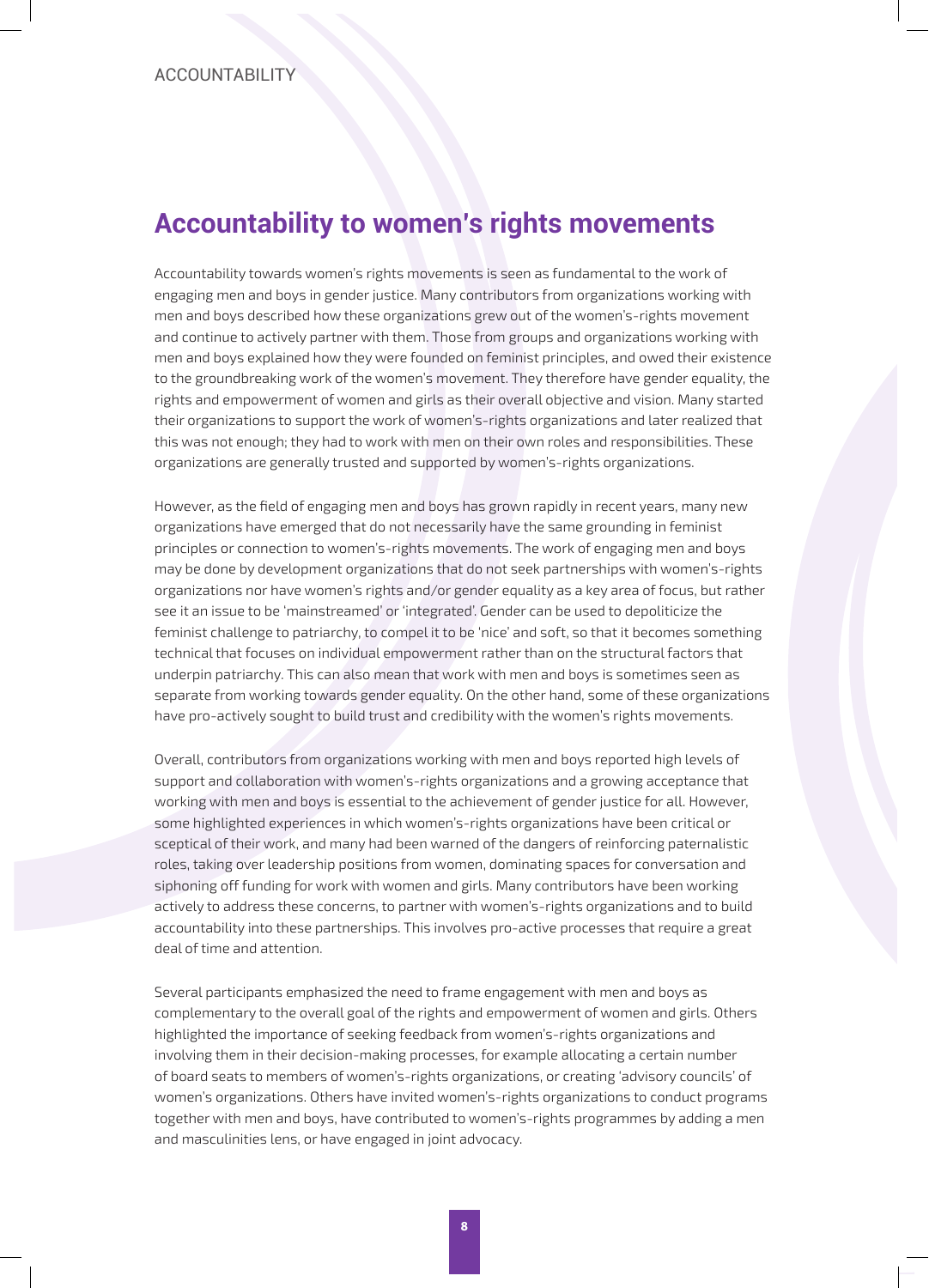#### ACCOUNTABILITY

A number of participants raised the notion of mutual accountability in this context, highlighting a need for accountability of those working with men and boys to women's-rights organizations, and also mutual accountability, respect and learning between all gender justice actors. All organizations working on gender issues must be accountable to each other, but also to feminist principles, to a shared set of values and to the overall goal of gender justice.



**One thing that strikes me is that in many of these experiences, the work with men and boys has grown out from women-led organizations and interventions. This is a key example of where accountability moves from principle to practice - how do you ensure your work is accountable to the individuals and organizations that started it off, and created the space for it to happen?**

Jacqui Stevenson - ATHENA Network, UK

#### **Men's accountability to other men**

Another strand of accountability that was discussed was the responsibility of men to hold other men to account for harmful behaviour. (Pro-) feminist men have a responsibility to stand up against violence, discrimination and any other harmful behaviour they witness. As one contributor mentioned, it should not be women's role to hold men to account. Men should hold each other to account. Several contributors discussed the importance of calling out other men for negative behaviour or comments, and highlighted the courage required to do so. The rise of regressive, 'anti-women's rights' groups was mentioned, and the key role that the engaging men and boys in women's rights and gender justice movements could play in response to such groups

#### **North/South accountability**

Accountability between those in the global North and those in the global South was another important layer identified. A number of participants expressed the need for greater worldwide solidarity based on principles of justice and equality. It was also noted there is a danger of pushing Northern goals and aspirations on the global South, ignoring cultural context and mimicking patriarchal power relations. Large, Northern organizations have a responsibility to the organizations and communities they work with in the South to listen to their concerns and make meaningful adaptations of their interventions to local cultures and contexts. In order to truly work in locally rooted approaches, small, local NGOs working on gender equality must be supported and funded, including by large development organizations. Mid- and small-size organizations, including in the global South, should also have direct access to and ownership over their own resources, on their own terms.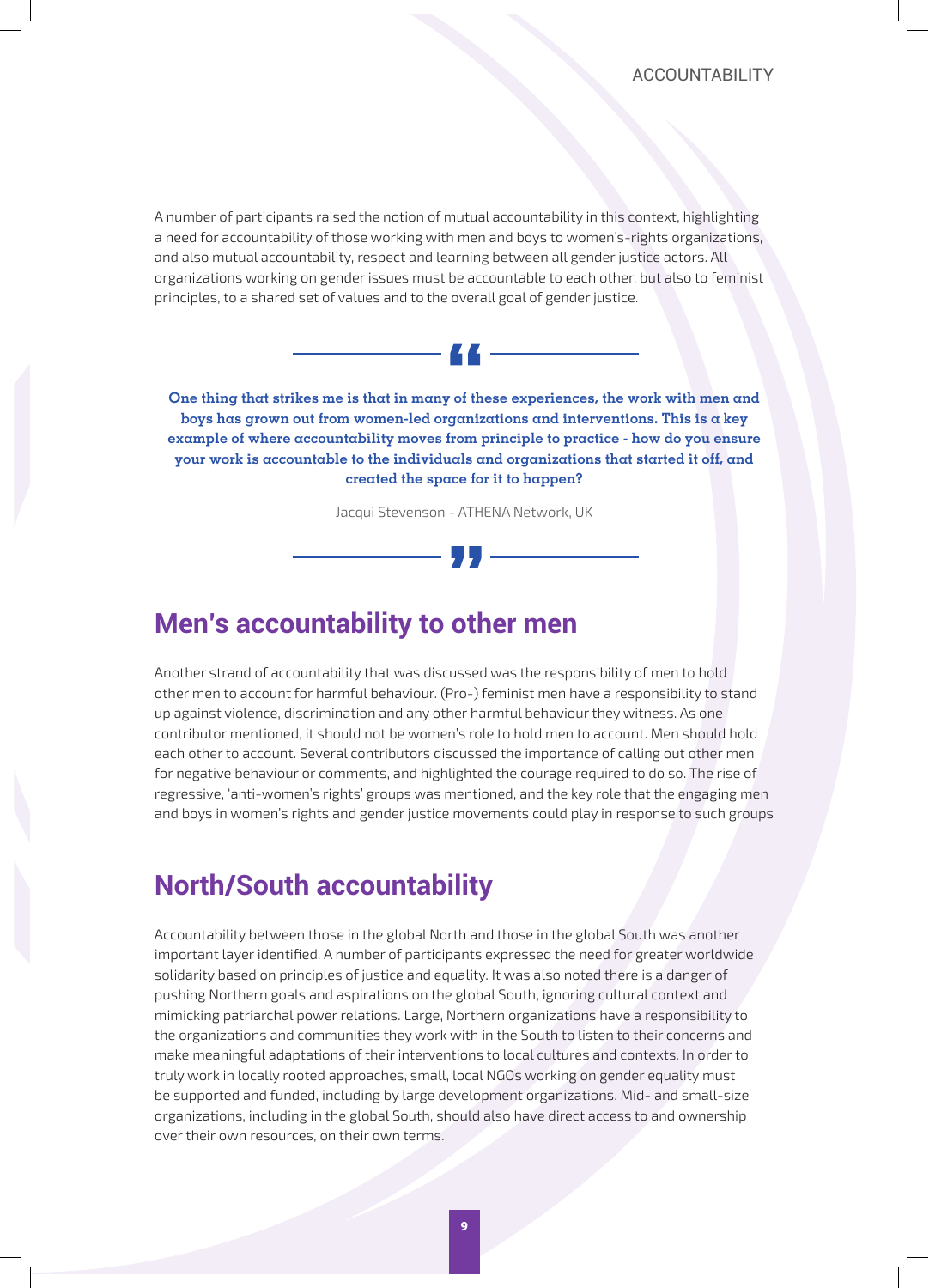# TACKLING POWER, PRIVILEGE AND PATRIARCHY **2**

The recognition of the power and privileges granted to certain groups under patriarchy is essential to the pursuit of accountability and meaningful partnerships. Many contributors reminded us that privilege and injustice are often invisible to the dominant group in society, and that most men are unaware how they are both privileged and harmed by the patriarchal system. For this reason, acknowledging power and privilege is a crucial component in interventions with men and boys. It is also an essential exercise for all those working in the field of gender justice; in particular, those granted certain privileges based on gender, class, ethnicity or other factors. Many contributors described having struggled with the question of how to use their privileged position in a positive way to challenge the unequal/unjust system, and how to avoid replicating patriarchal power structures in their work. While there was no clear-cut answer to this question, constant reflection on power and privilege was identified as an important element that has brought added value to contributors' personal and professional lives.

For many, it was identified as a missing dimension which has provided a link between the personal and the political in their work.

Many contributors described uncomfortable experiences of being faced with the reality of the privileged position they hold in society at the expense of others, and the difficulty of beginning to dismantle such deeply ingrained privileges. A number of contributors, however, acknowledged a level of scepticism among the women's-rights movements that men would ever truly renounce their privilege and noted that some 'pro-feminist' men display only symbolic change and want to continue to enjoy privileges in their work and relationships. Several contributors highlighted the fact that a lot of the work with men and boys for gender equality is done without an in-depth analysis of patriarchy and gender power relations. In addition, while emphasizing the damage patriarchy causes to men is an important aspect of the work, power and privilege must be tackled head on in order to go beyond superficial change.

**I have seen many well intentioned men in the field of male engagement having to look inwards and recognize ways in which they may still be perpetuating behaviours which reflect the use of power, privilege and patriarchy. These attitudes and behaviours are so deeply ingrained within each person. I have watched with wonder and respect how these men … chose the tough road to be not only more accountable in their work, but in their personal lives too.**

Kamani Jinadasa - Independent Consultant, Sri Lanka

, , ,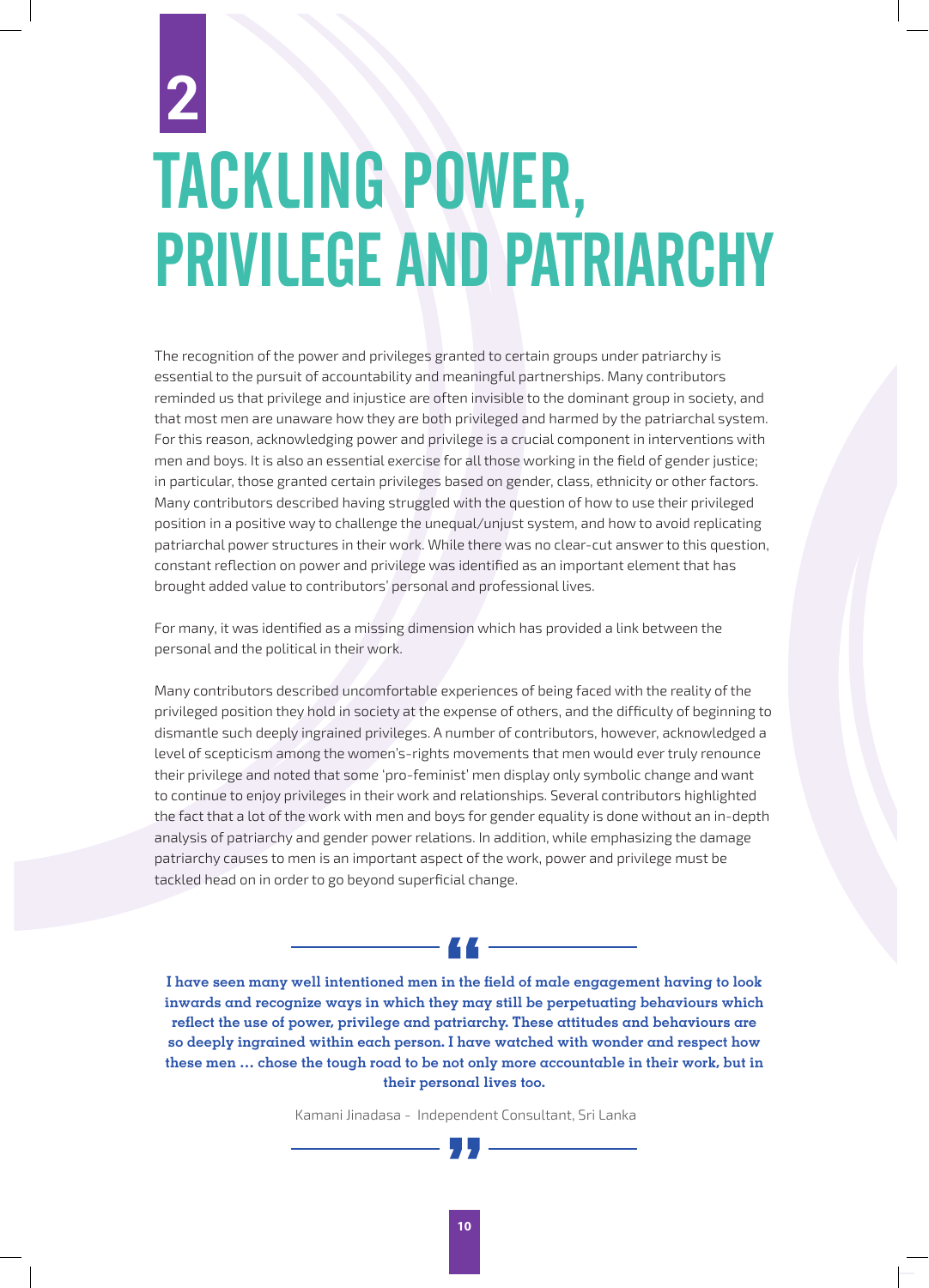# INCORPORATING INTERSECTIONALITY **3**

A number of contributors referred to the importance of addressing and including diversity and intersectionality. They noted that men and women experience privilege and oppression in different ways, depending on class, sexuality, ability, faith, nationality/ethnicity etc., and that therefore there can be greater differences among women and among men than there are between the sexes. Women too can face oppression along these same axes, and not all development work with women and girls takes a feminist analysis or addresses the issue of power and privilege that go beyond individual empowerment or agency.

Gender inequality is not the only axis that matters to people. It operates in conjunction with other forms of inequity (racism, homophobia, economic elitism/inequality etc.). Contributors share that it is important, therefore, that we look at how these issues intersect. Work with men and boys, and on masculinities, as well as work with women and girls, needs to be clear that intersectionality is part of the framework to promote transformative change in gender power relations. That means programs and interventions should not fragment men only into categories like caring father, responsible partner, men who have sex with men, etc. and move beyond the male/female sexbinary to look at the intersecting social hierarchies of inequality and oppression, in each local context. Connecting patriarchy with other manifestations of social injustice can support men to re-frame their ideas about gender equality, and policies that recognize intersectionality can reach those who are marginalized by traditional approaches and create change on a larger scale.

Intersectionality means looking at the deeper problems and issues of the day and asking how they relate to sexism. What are the other bodies of thought and political currencies that need to gain traction in order to better understand the issues? How can we identify promising new alliances and advance or sustain global movements for social justice? Leaving these deeper questions out of our analysis risks reinforcing both patriarchy and heteronormativity.

There was also a recognition that the 'how to' of working in intersectional ways, and translating this into policies, programs and interventions, is challenging and still needs clarification by both civil society and donors. Contributors shared some interesting experiences and practical suggestions. For example, in India, linking work on men and gender equality with class/caste inequities at community and institutional levels. Contributors wanted to see increased funding for cross-issue and intersectional work, and more grants accessible to smaller organizations working on critical aspects of this work. Some argued that the close links between gender justice and other movements must be better documented and the many shared goals across related social justice movements be elaborated.

 **There is a need to explore how intersectionality can be applied and used in making connection across movements and issues, to root it more squarely in the new and evolving struggles for social justice today.**

Jerker Edstrom - Institute for Development Studies, Sussex University, UK

**11**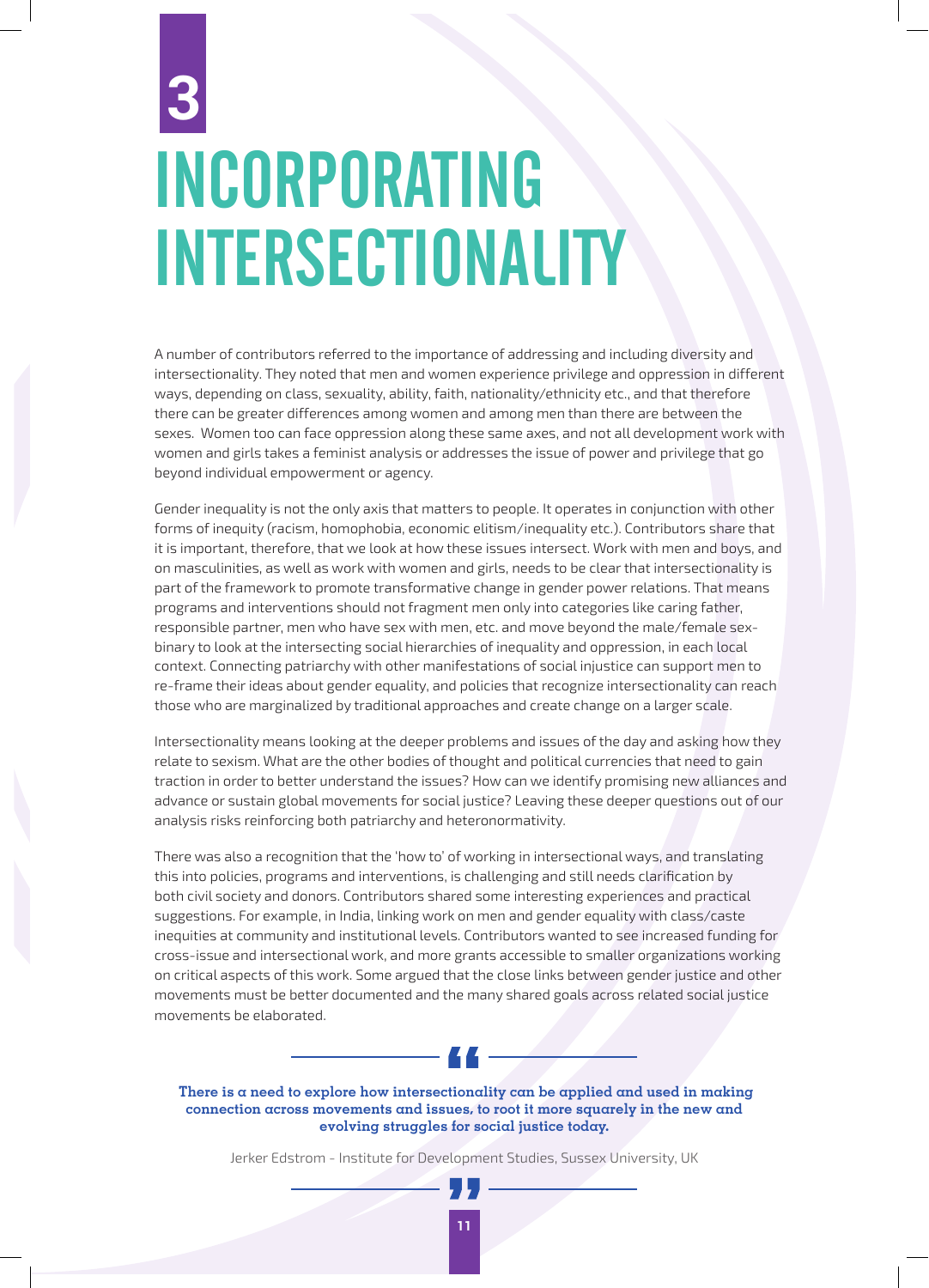## MEN'S MOTIVATIONS AND WAYS OF WORKING ON GENDER EQUALITY **4**

There was disagreement about how and why men are or should be motivated to be involved in work on women's rights and gender justice. Some contributors were clear that we should not highlight the benefits of gender equality for men themselves, because they should not be doing this work out of self-interest, and need instead to learn to give something up. They argued that, in their experience, men involved in gender justice work are doing so because they care about other people's lives, and about the pain and the suffering women experience because of sexism. They stressed that it should be altruism that is fuelling the commitment to change. We should be careful about prioritizing men and boy's sense of comfort with this work, or their centrality to it.

Other contributors felt there was need to acknowledge and address men's own gendered needs and vulnerabilities, and the ways that they too suffer, for example through male violence against men, alcohol and drug use, male suicide rates, lower life expectancy, and homophobia. This group argued that the international development community often refuses to recognize men's plight because it is too invested in the binary construction of women as victims and men as perpetrators. Here a link was made to neoliberalism and globalization, and the pressure the current system puts on men to perform economically. This pressure to fulfil society's expectations comes not only from male peers and leaders, but also from their own wives and partners, sisters and mothers.

> **I would suggest that we do not need to engage men and boys by first convincing them that gender justice is in their own best interest. In many ways, it is not. And it does not address the individual's reality that they will have to give some stuff up, if men and women are to be really equal.**

> > Chuck Derry - Gender Violence Institute, USA

— 99 —

**We cannot ask men and boys to become allies to 'do something good' for women and girls. If we want to sustain their engagement we must address their needs.**

Rujuta Teredesai - Equal Community Foundation, India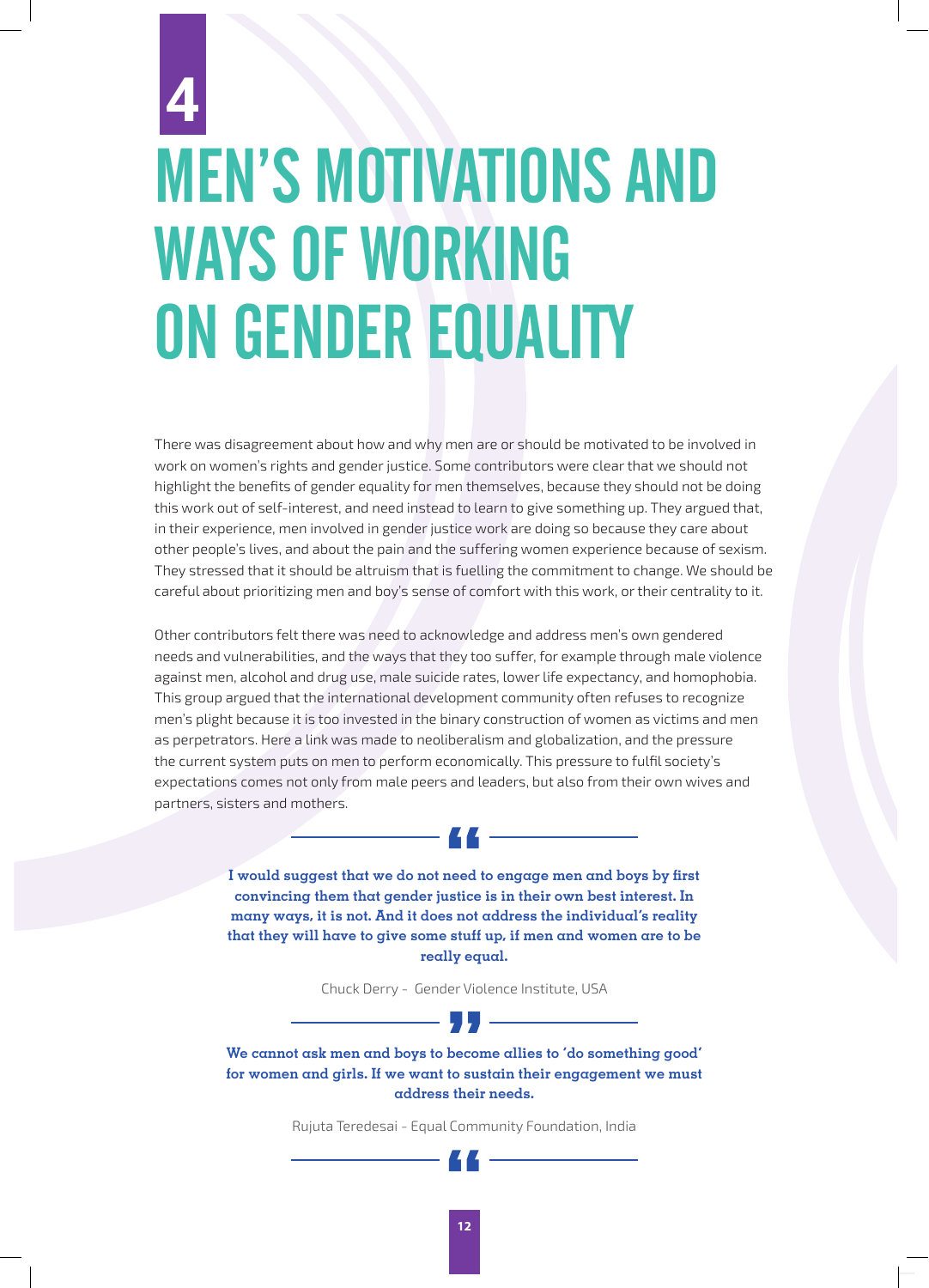#### MEN'S MOTIVATIONS AND WAYS OF WORKING ON GENDER EQUALITY



Anand Pawar – SAMYAK, India

It was noted that economic insecurity could destabilize gender power relations and lead to violence or create a backlash from men as they lose some of their power and privilege. This is key to addressing the growing number of regressive groups of 'angry men', and to understanding their 'pain', whether this is real pain or simply the loss of privilege. Some contributors saw it as important to understand men's needs and vulnerabilities and the links to socio-political developments in order to prevent men from undermining women's rights and gender justice.

#### **Men and feminism**

The concepts of 'feminism' and 'feminist' arose a number of times in the discussions, but were not fully explored. There was general agreement that the work with men and boys needs to be rooted in feminist principles, but little debate about what this meant. There was some discussion about the fact that there are many feminisms, not one, and that feminists are also divided by race, class, sexuality and geography, and take different positions on issues such as prostitution/ sex work and pornography, democracy, militarization, peace and security, nationalism, religion, love- relations- sexualities, development, globalization, privatization, private profit, private property, access and control over resources, food security, social securities, macro-economic, military expenditures, property rights, North-South debates, etc. Those working with men and boys and masculinities also take different positions on this, and there needs to be dialogue and mutual understanding, though not necessarily consensus, on these issues when they arise. Feminist movements across the world have a lot to offer in this regard.

It was also pointed out that, as the work with men and boys in women's rights and gender justice is becoming more popular, there are likely to be increasing numbers of initiatives that will not have the feminist roots that were common in the past. (see section on Accountability to the women's movement above.)

However, it was also noted that there are many men, particularly young men, who are acutely aware, well-informed and plugged-into feminist work. Many men described their organizations as based on a feminist framework or rooted in a women's rights perspective, and stressed that alliances with the women's rights movements and feminist politics have to be an intrinsic part of work with men and boys, rather than just a separate strategy.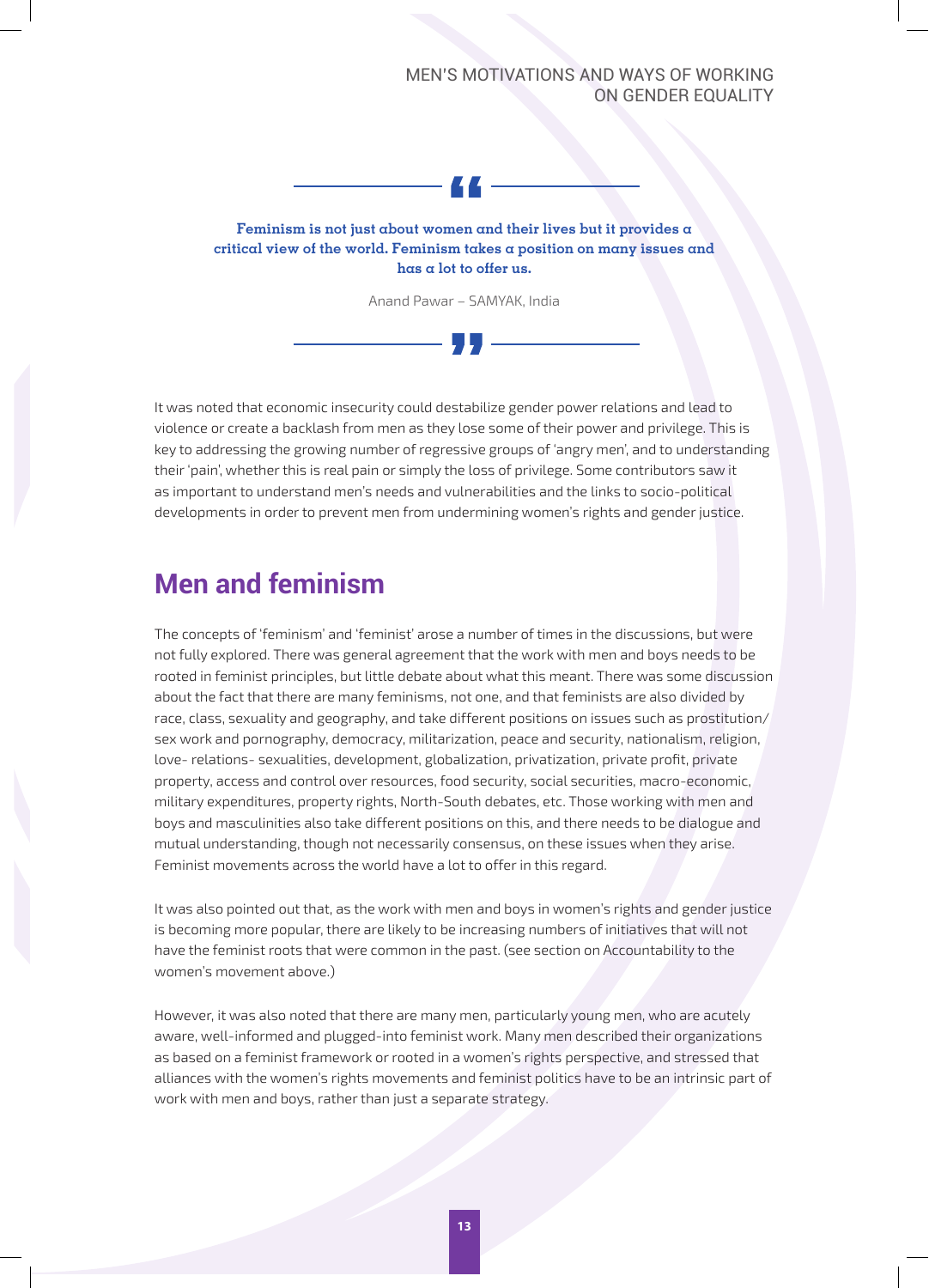### **Approaches to engaging men and boys**

The e-dialogue highlighted the many approaches taken to engaging men and boys in the context of promoting gender equality. It also explicitly brought to the fore that there were many different perspectives and that there is not always consensus. Acknowledging this, and the diversity in our movements, is important in itself. There is no 'one-size-fits-all' but as many different approaches as there are contexts. For example, while some contributors felt it was important not to be 'too soft' on men, or 'let them off the hook', others argued that a positive approach is needed so that men are not discouraged from engaging in this work.

The former group is concerned that focusing on the ways gender norms harm men and boys themselves, or the 'soft' way in to the work, reinforces a gender binary that fails to address patriarchy, power and privilege and only serves to address men's self-interest. It is then easy for work with men and boys to fall into the paternalistic trap. 'Gender' can be used to depoliticize a feminist challenge to patriarchy, and to make women's work that of also addressing problems of masculinities.

The latter group argued that it is important not to scare men away, and that starting with violence, for example, may not be an effective strategy if it makes men feel accused. Starting with an issue such as fatherhood and then moving into some of the more difficult discussions of power, privilege and patriarchy may be a more effective and positive entry point into gender equality for men.

One contributor described the dilemma within his organization of wanting to make campaign messages targeted at men positive and encouraging, but at the same time recognizing it is difficult, and possibly undesirable, to create positive campaigns about tough issues such as femicide. Another suggested that a 'soft' start might then lead men into the more difficult and harder analysis on patriarchal privilege. But for this to happen, as one contributor noted: "Male activists - as well as the male subjects in our interventions – [should] not confuse the paternalistic milestone as a comfortable goal or the end of their journey of change." Thus, engaging men based on their own lived realities, can be an entrance point to engage them in a more political, women's rights and gender justice agenda, provided – and this is crucial- that this engagement does not stop with the 'soft' approach.

It was clear from the discussion that more work and more analysis needs to be done on the spectrum of ways in which men and boys can be engaged in gender equality.

**My dilemma is, how to balance the twin goals of developing feminist, critical consciousness and this demand to present a soft, innocent and harmless male image so more men can listen to the message of gender equality?**

 $-$  66  $-$ 

Madhu Kushwaha - Banaras Hindu University, India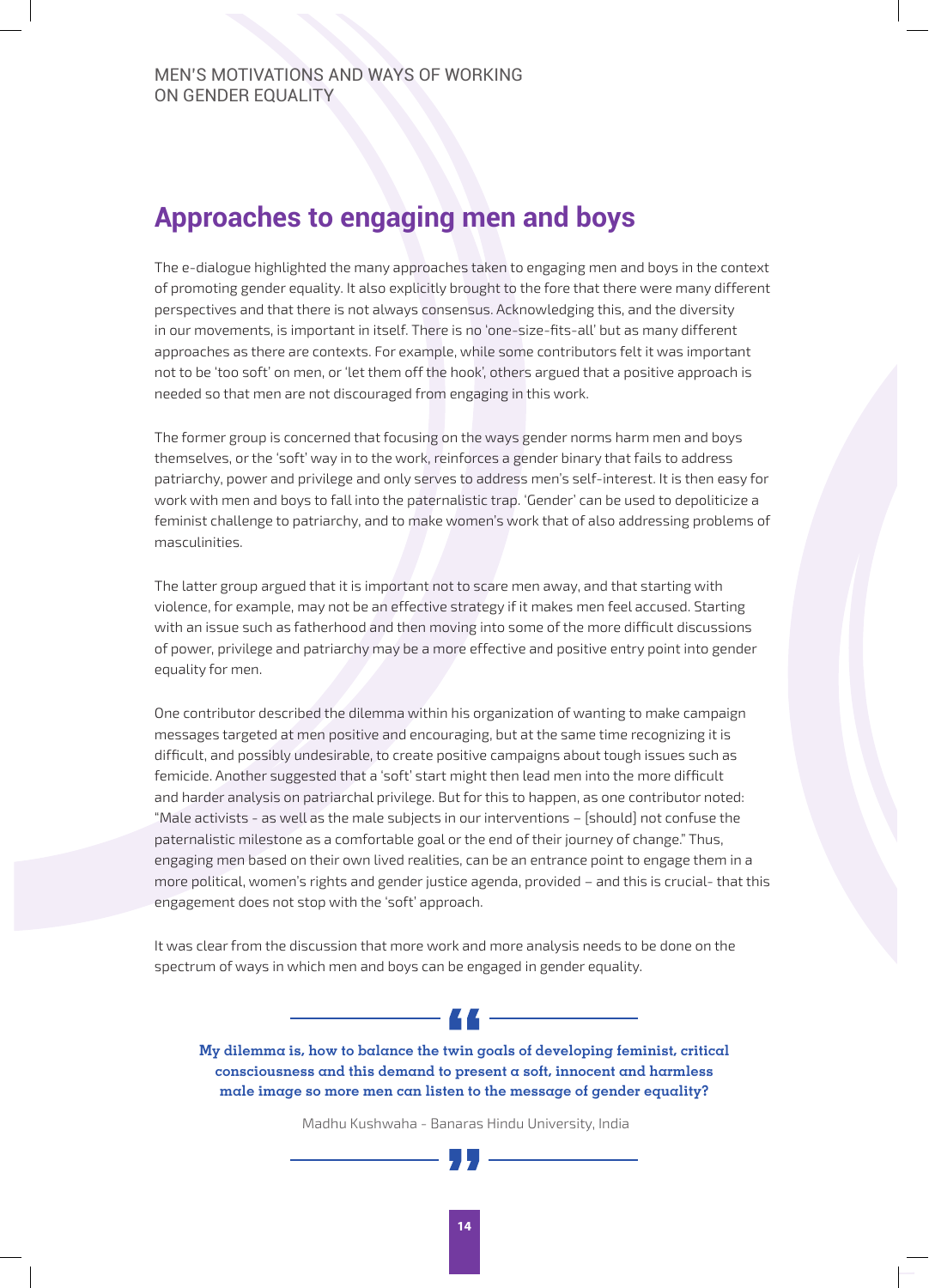## HOW TO MAKE THE WORK WITH MEN AND BOYS GENDER TRANSFORMATIVE **5**

**A narrow focus on changing individual men and boys may not really challenge patriarchal structures and systems like caste, race, religion or institutions like media, state or militaries, which create the meaning of masculinities.**

Anand Pawar – SAMYAK, India

**I believe the inevitable evolution of work with men and boys will be towards better understanding/ more integration of engagement around masculinities (systemic power differentials, discrimination/ oppression, political economy, militarization, etc.) to complement the individual work and a more intersectional lens to all our engagements.**

Abbas Mancey - Carya, Canada

Addressing power and privilege is central to the work of transforming masculinities and promoting a equal world. Yet at the same time, the word "transformative" is being used without apparent conceptual clarity. To make progress, what is needed is the transformation of gender systems that involve everyone, and the building of a unified movement for the common goal of gender justice and gender equality. This means viewing the work with men and boys and the women's movements as having a common goal, that of enhancing women's rights and gender justice for all, even if different approaches are sometimes taken to reach it.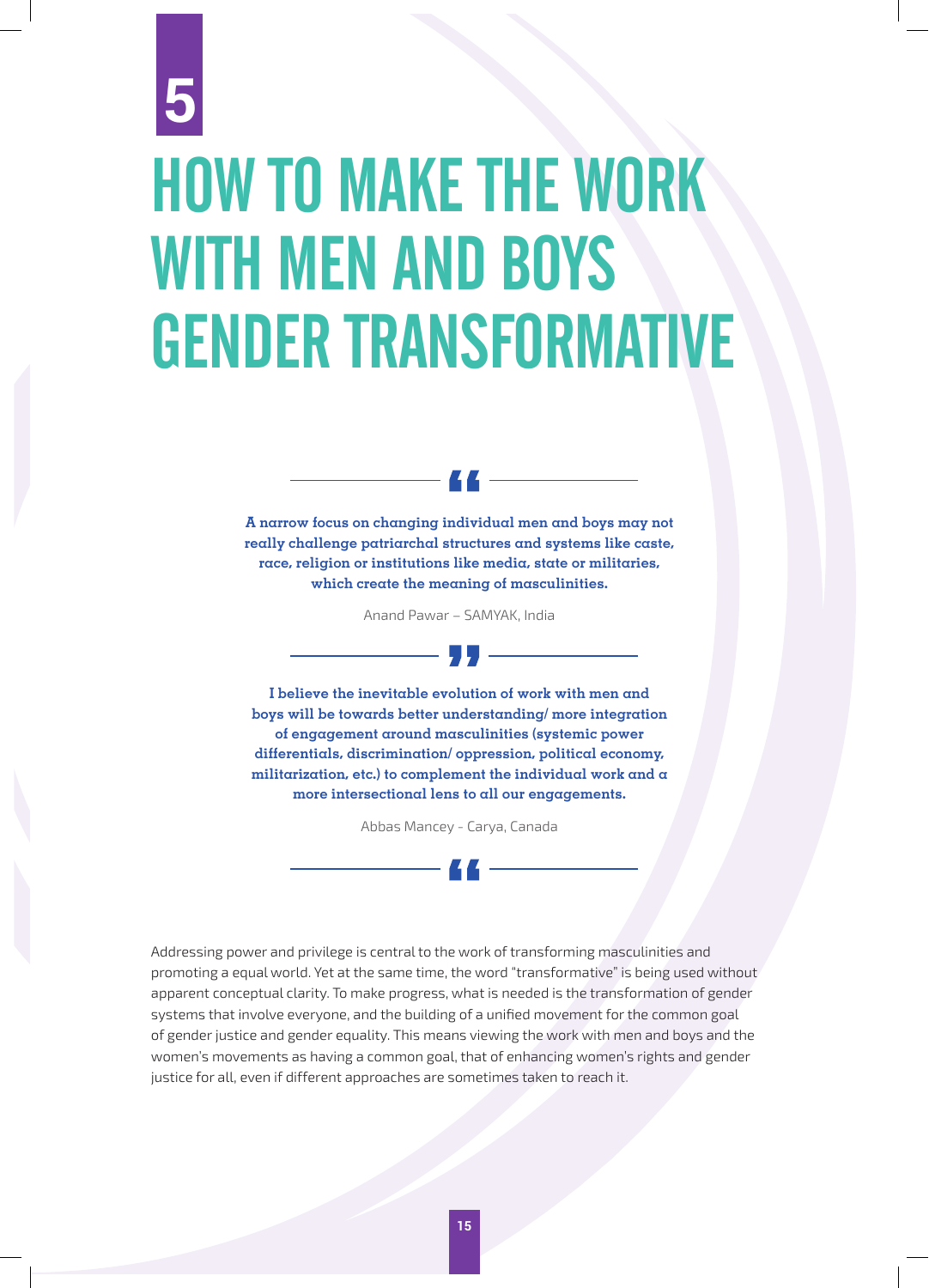### **Challenge structures and politicize work with men and boys**

There is opportunity, through gender analysis, to make men aware of patriarchy and how it interplays with different injustices. From there, they can be mobilized for broader social justice issues, for example economic or climate injustice. However, some interventions with men and boys remain apolitical and do not focus on issues like sexual diversity or sexual rights.

The difference between working with men and boys and working with masculinities emerged as a common theme. While working at an individual level with men and boys is important, it is also important to challenge the larger, political structures of patriarchy and issues such as homophobia, militarization, political economy, etc. There is a need to politicize work with men further, as many of you reminded us that 'the personal is political'. Men also need to learn how to turn their changed attitudes and behaviours into action in their community, where they are often still the power-holders. As one contributor noted, most of the work on men and boys is still with those who hold the least power in their communities, even if they still wield it in the home.

### **Build meaningful partnerships**

Many contributors highlighted a need for collaborative or more deliberate efforts to listen to, learn from, build on and complement the women's movements' long-standing experience with analysis, advocacy and organizing. In the dialogue as a whole, the word 'partnership' was mentioned 155 times!

True collaboration means building partnerships with each other and with women's rights and feminist groups. Contributors agreed that partnerships are experienced as more positive when they are organic, rather than induced - for example by donors. They identified making time for getting to know each other, defining expectations and boundaries, and reflecting and learning from each other as important factors to be built into partnerships to make them mutually accountable. This applies at all levels: from boardrooms to the community, as well as crossnational/regional partnerships. There is a need to collaborate on an agreed set of principles, with clear terms of reference and an ethical foundation that recognizes the strengths and perspectives of all parties. Partnership involves stretching our own ideologies to understand the others' perspective, without compromising our own principles and values.

This need to build and nurture partnerships between the engaging men and boys field and the women's movements was stressed throughout the three days, as well as the need to create partnerships across the gender justice spectrum and with other social justice movements. Several contributors also mentioned the need for more partnerships with governments, institutions and service deliverers in order to maximise the impact of the work with men and boys, to advance women's rights and gender justice.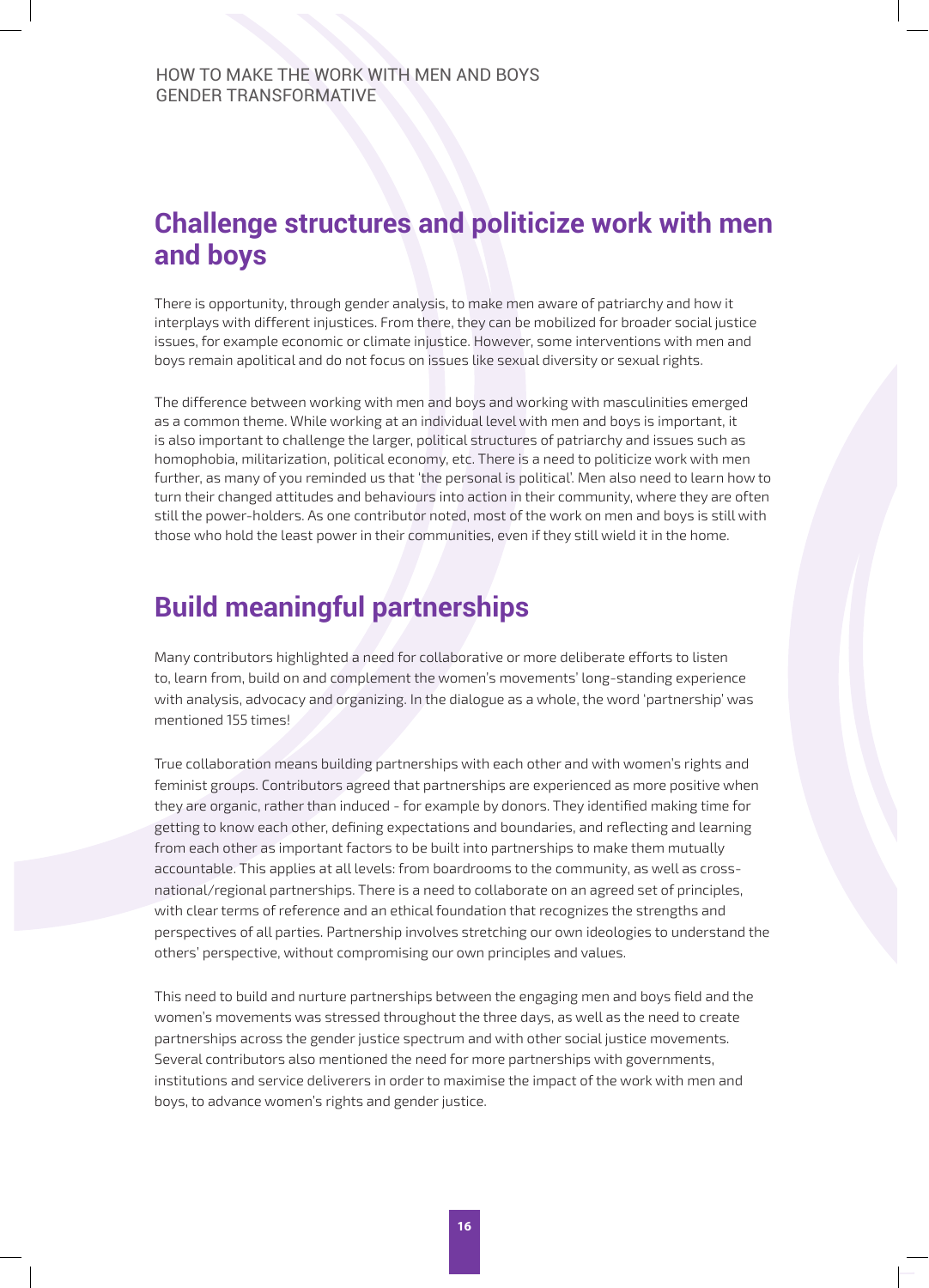#### HOW TO MAKE THE WORK WITH MEN AND BOYS GENDER TRANSFORMATIVE

Contributors reminded us that building equal partnerships based on shared values is not easy. They take time. They may involve some difficult questions, for example, can you partner with an organization which advocates against abortion to talk about sexual violence and domestic violence? Can you talk about gender-based violence in places where women's rights are severely restricted? Partnerships are also difficult to forge in the absence of resources. They are challenged when there is competition for funding and the desire to gain recognition. We must, therefore, find new ways of sustaining partnerships that are not dependent on donor resources.



**Transparency, respect, joint decision making, collaborative leadership and a common agenda are key elements of a vibrant and viable engagement and partnership.**

Patricia T. Morris, Ph.D – Morris Consulting, USA



Srilatha Batliwala - AWID, India

### **Address the question of funding**

Several participants pointed to the issue of scarcity of resources, particularly funding, which remains a topic of much debate in the field of gender equality.

First, there is a deep concern that small NGOs, especially women's-rights groups, are being squeezed out as funding focuses increasingly on larger organizations. International development is becoming increasingly privatized to big Northern consultancies and the space for funding for smaller organizations is decreasing – which means that is it more necessary than ever to work together. This feeds into the issue of North/South accountability and the responsibility of large Northern donors to partner with local organizations instead of reproducing hierarchical power relations.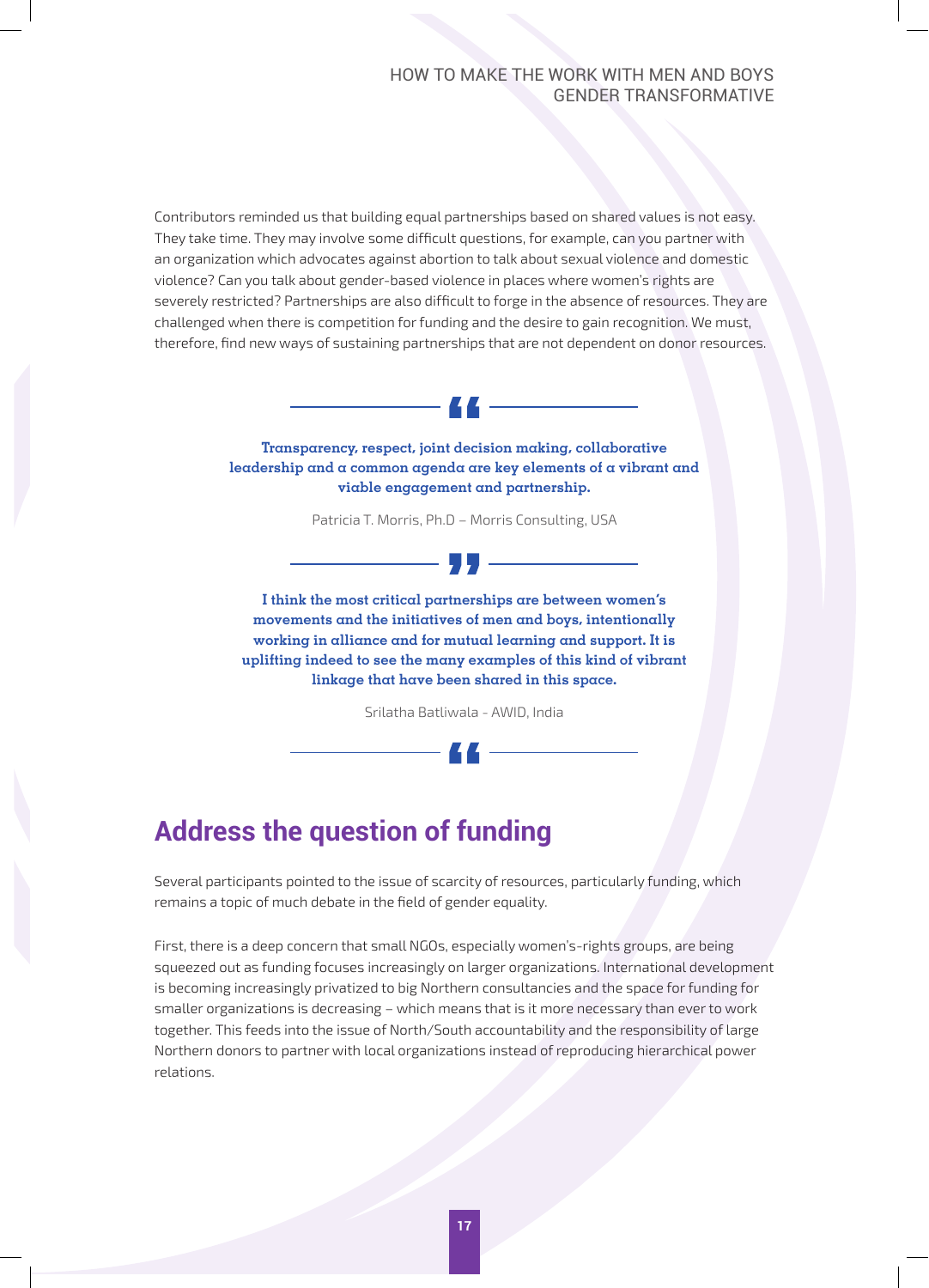#### HOW TO MAKE THE WORK WITH MEN AND BOYS GENDER TRANSFORMATIVE

Second, there is a perception that funding for women's groups may be drawn away to fund work with men and boys, thus pitting them against each other. More research is needed here, but there is a clear recognition that funding for women's rights should not decline with the increased attention given to engaging men and boys. Nor should women's and women's organizations time be taken for granted - women's thought leadership is often requested for free in a time of limited resources.



**Funding for women's-rights organizations, which is what has borne the fruits of what the men and boys' movement is riding on, should not decline with the onset and intensification of men and boys' engagement.**

Catherine Nyambura – Dandelion, Kenya

, , , .

**Resources such as time, funding, etc. need to be openly and transparently considered as everyone involved needs to be treated and respected equally so as not to perpetuate dominant or oppressive power hierarchies.**

Abbas Mancey -Carya, Canada

In the light of the difficult funding environment, many contributors suggested strategies for increasing financial support for women's rights and gender justice. One such strategy is increased advocacy with donors on the importance of maintaining support for women's-rights organizations and on the politics and negative effects of structuring competition between organizations working with men and boys for gender justice and women's-rights organizations. Contributors argued that donors need to increase funding to smaller, local NGOs, strengthen grants for more collaborative and learning initiatives across the gender justice field, and understand that working with men and boys in silos is unhelpful to the discourse on gender justice. Many stressed that groups working with men and boys for gender justice must avoid direct competition with women's-rights organizations, and help to mobilize funds for women'srights groups. One suggestion was that we could try and come to a consensus where the work with men and boys in the context of women's rights should not be allotted more than a certain percentage of overall funding. Beyond funding, contributors would like to see improved technical assistance and advisory initiatives, and the showcasing of positive initiatives on gender equality.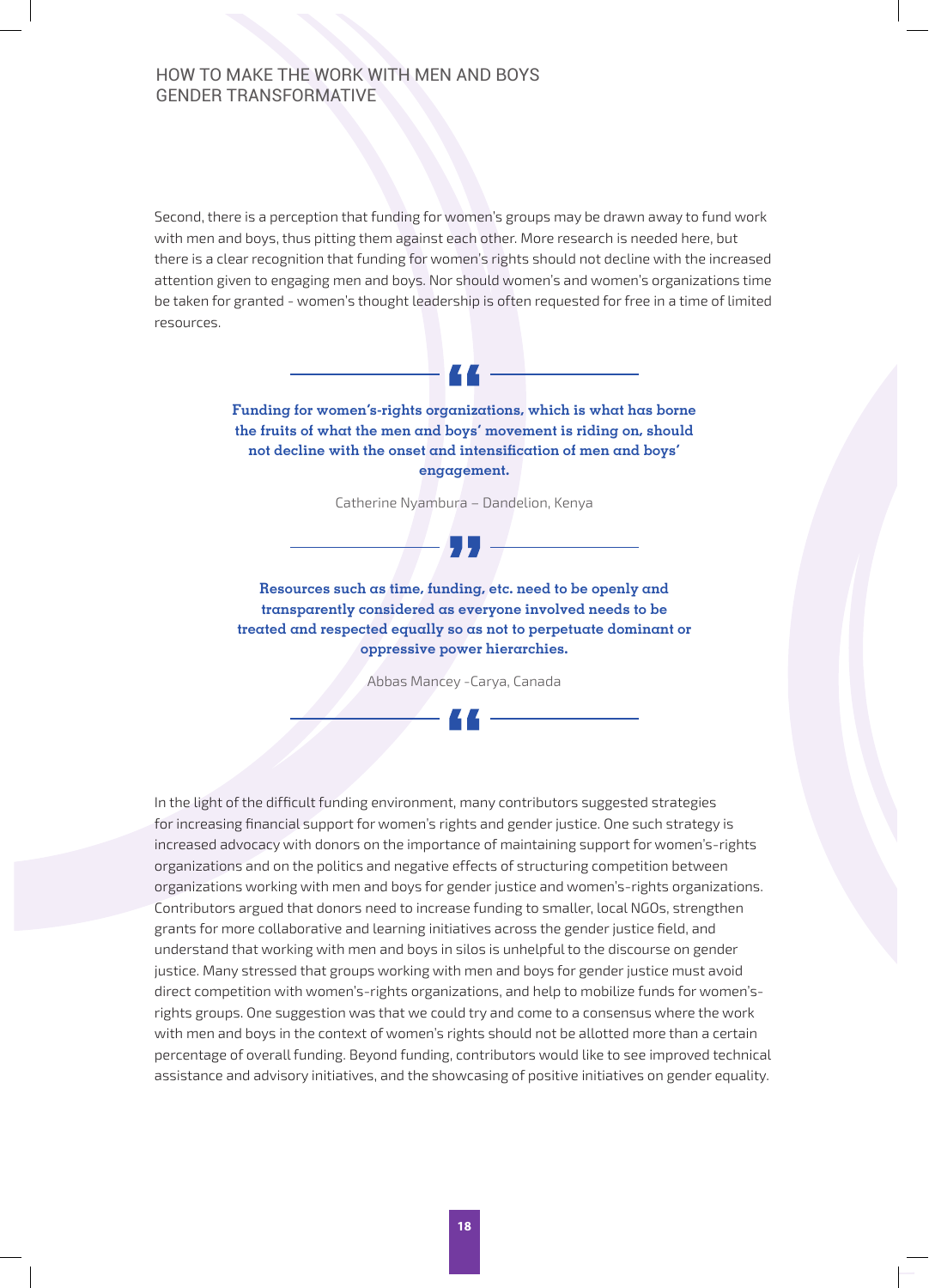### **Working together (and apart)**

It is important that work with men and boys is not seen as a 'fix all' in gender equality/justice. While there was a recognition that most 'men's organizations' do not work solely with men and boys and many 'women's organizations' do work with men and boys, several contributors mentioned how work with men may not be relevant or productive in all aspects of women's rights and empowerment, and how certain initiatives should remain focused on, and led by, women. Contributors expressed frustration that donors often require women's organizations to work on men and masculinities when this work is not always relevant.

A discussion emerged about the issue of separate spaces for work with men and women. One of the common problems identified when working with mixed groups, is that men often dominate the conversation, simply because this is what they are used to doing, and therefore certain issues are best discussed in women- or men-only spaces, particularly at the start of a project or program. Contributors shared a range of ideas about how they had worked both separately and together with men and women. For example, one project conducted an initial training group with men and then, as men started taking action for change, introduced female trainers. Or in another case, there were parallel only-men and only-women workshops which at some point merged to create a mixed space to dialogue and learn from each other. A note of caution was also sounded, when it was suggested that it is easy for work with men and boys and on women's rights to take a parallel path, and then not to have any common spaces for engagement, resulting in the work being less likely to be truly transformative in building a more gender-just world.

One contributor clarified that whether we work with men and women together or separately, what is important is that work with either group does not take place in isolation. They argued that the concept of 'gender synchronization' is useful here. This approach does not require that men and women engage with one another all the time, or that interventions continually bring them together. Rather, it points to the broader awareness that efforts to expand women's autonomy, empowerment and access to resources is strengthened by work with men that questions hegemonic masculinity, and by efforts to challenge homophobia and vice versa. Men and women do not have to be in the same room for this to happen; indeed, it may be preferable that they are not. But as one contributor noted: "The twisting together of these strands of the gender equality movement creates a structure that is stronger than one strand alone."

> **We are constantly in settings established to do work on women farmers or the gendered wage gap, and being told, what about the men? A valid question, but not in every setting where a little hard won space has been created.**

66 -

Gabrielle Hosein – University of the West Indies, Trinidad and Tobago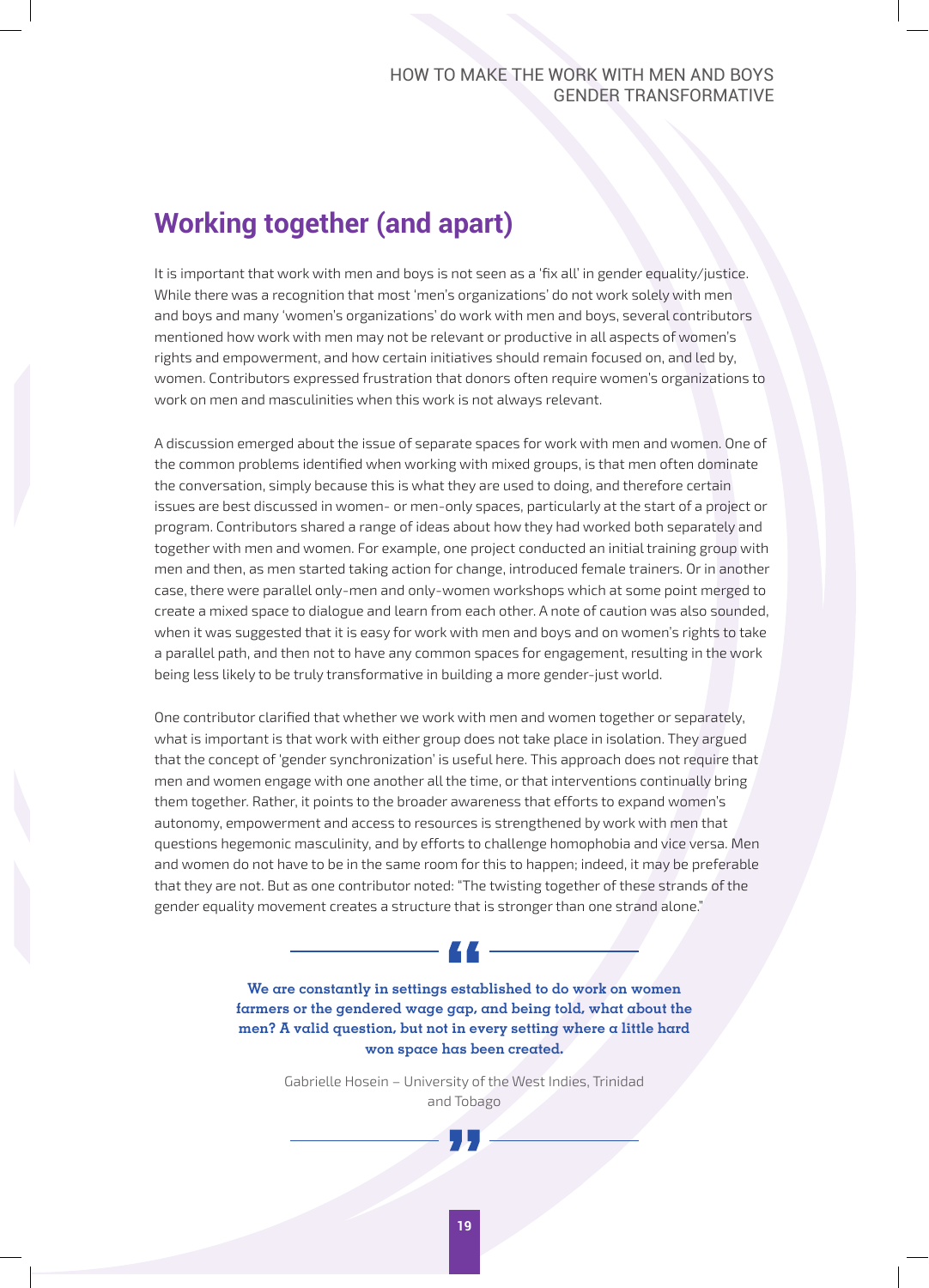#### HOW TO MAKE THE WORK WITH MEN AND BOYS GENDER TRANSFORMATIVE

**Women and girls have earned the right to be recognized as leading the movement against patriarchy and their central role must remain just that - CENTRAL. The role of men and boys should be to support and complement.**

Catherine Nyambura – Dandelion, Kenya

On a broader level, the discussion on separate spaces led to a concern that women-oriented political spaces are gradually being eroded in favour of conversation about men and gender more broadly.

#### **Work with faith-based organizations and religious leaders**

Many participants work with faith leaders to enhance the impact of their work in communities. They shared their stories of how they came to see religious leaders as crucial allies due to their powerful and respected position in society. While there is some scepticism around this work as faith communities have often imposed harmful norms affecting women's autonomy and rights, the contributions highlight the potential of this approach and the many religious leaders who are already promoting women's rights around the world. Faith is an important element of people's lives, so engagement can incorporate this element and help people to see that gender equality and faith are not incompatible. Working with faith leaders can be challenging, but is not impossible. Mutual respect, dialogue and contextual understanding are key in this process.

> **Sermon guides, speeches and giving faith leaders what to say and do isn't enough, our interventions need to start with addressing faith leaders' own attitudes, understanding of theology and their practices. They need to subscribe to this process of transformation, before leading this in their communities.**

> > Prabu Deepan – Tearfund, Sri Lanka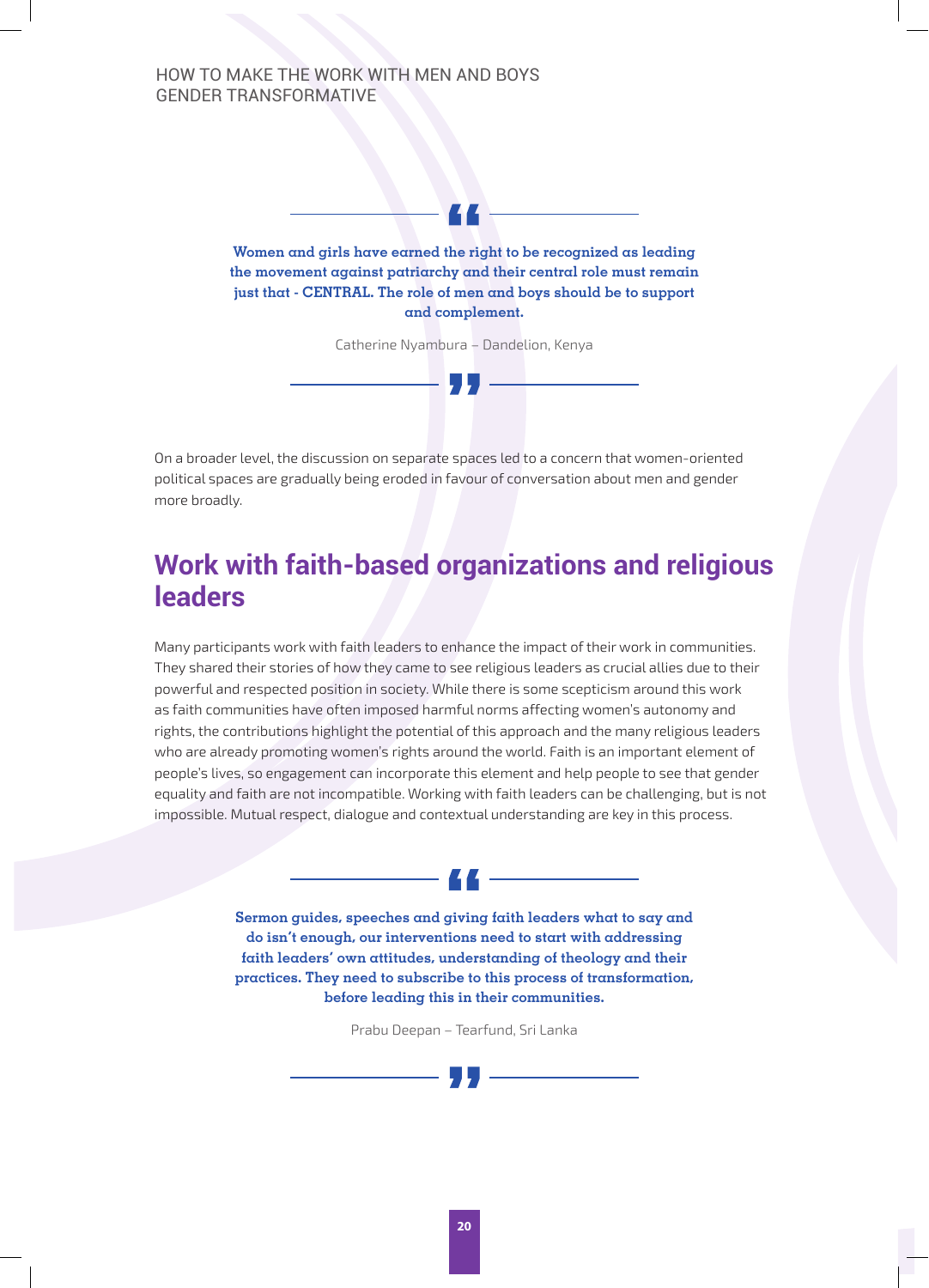### **Work with boys and young men**

The discussion underscored the importance of working with boys and young men, as attitudes towards gender are formed at an early age. Many contributors work actively with boys and young men to raise awareness of gender issues and challenge perceptions of masculinity. They find that young men are generally willing and interested to learn and get involved. They shared positive experiences of working with young men who have later gone on to work actively in their communities for gender equality. Many remarked that the younger generation are more favourable to gender equality and the issue of male involvement is less contentious for them. In many cases, organizations started to work with men and boys because of requests from young women, who understood that working on these issues would not be successful without the involvement of their male peers. Contributors highlighted the potential of establishing partnerships with universities and other educational establishments to reach and educate young people and the need to encourage and amplify young voices within the field.

#### **Improve follow up, monitoring and evaluation**

The slow nature of gender transformative work with men and boys was emphasized in the discussion. A number of contributors stressed the need for periodic follow-up after such interventions in order to prevent men falling back into harmful patterns of behaviour, and urged donors to fund longer-term projects that take into account the gradual pace of behavioural and attitudinal change. Others argued for improved, longer-term evaluation of projects involving men and boys in order to build up a strong evidence base, and therefore increase funding and support for this work.

### **Build networks and share information**

To advance our common goals, many contributors underlined the importance of increased knowledge and resource sharing, and the creation of spaces, both online and offline, to share best practices and lessons learned. The importance of networks to provide links between local, national and regional actors and facilitate this sharing of knowledge and information, and provide tools for accountable practice, was repeatedly emphasised.

**They shared that, while they are feeling empowered, they have been realizing, while discussing with their brothers at home, that the issues that they are working on are equally important to the young boys in their homes, schools, and communities. The leaders of the girls' groups told us "The boys in our class want to learn about child rights, child protection, gender-based violence and how they can join the girls in what they are doing, but are feeling shy and are not able to step up and express their interest openly.**

Laxman Belbase – the MenEngage Alliance, USA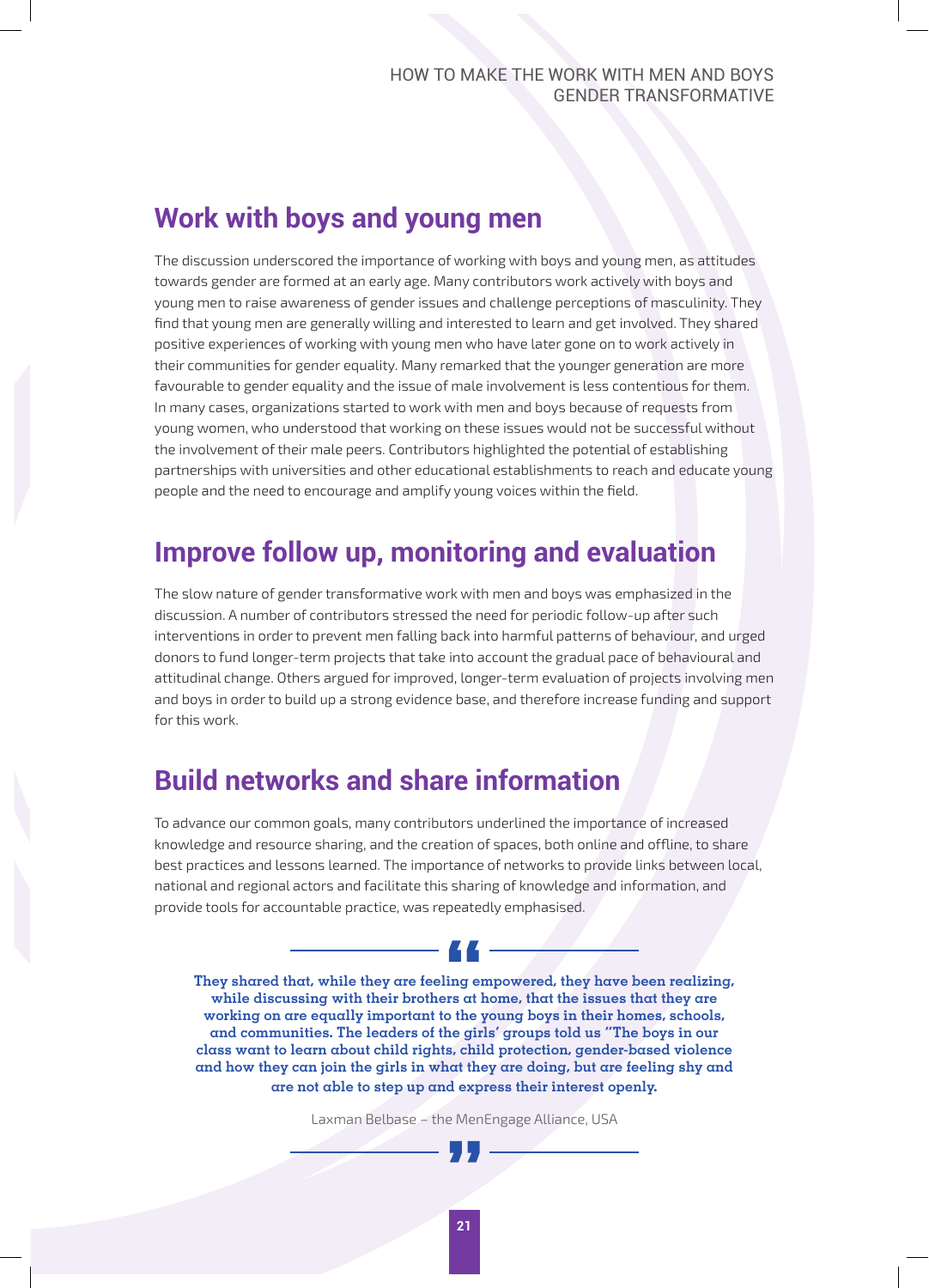# CONCLUSION AND KEY RECOMMENDATIONS **6**

The MenEngage Alliance would like once again to thank all of those involved in this rich conversation. The dialogue raised many important questions that remain to be answered and it is clear that we need to continue to create and engage in spaces for conversation with one another. The discussion brought to the fore some of the many commonalities between the various actors in the women's rights and gender justice movement, as well as some differing perspectives and areas of disagreement. Acknowledging this, and that diversity exists between those working in the field of engaging men and boys in gender justice, just as within the women's-rights movement, is crucial so as not to generalize either field of work and to ensure that dialogue remains fruitful, whether it reaches consensus or not.

Many of you have shared practical ideas that we hope we can take forward together. Some of the key recommendations were:

- $\blacksquare$  Strengthen personal and professional accountability in the women's rights and gender justice movement, including through the development of contextspecific accountability mechanisms within organizations, and constant awareness of privilege and power dynamics in every aspect of our work.
- **E** Ensure that addressing power, privilege and patriarchy is central to all work with men and boys.
- **Find ways of incorporating an** intersectional approach into programmes and policies and moving beyond the outdated male/female binary.
- Document the close links between gender justice and other social justice movements, and build on the many shared goals.
- $\blacksquare$  Politicize work with men and boys, and move towards work on transforming masculinities, including making men aware of broader systems of oppression, and not shying away from sensitive issues such as sexual diversity and sexual rights. This does mean addressing men's needs and vulnerabilities, but in the context of gender equality.
- $\blacksquare$  Build meaningful partnerships across the gender justice movements in order to enhance impact and accountability. Establish organic partnerships based on a joint set of values principles, based on mutual respect, and finding ways to build and sustain partnerships both when resources are available and in their absence.
- **Avoid competition for funding between** 'work with men and boys' and 'work with women and girls', and ensure work with men and boys does not detract from overall funding for women's rights and empowerment.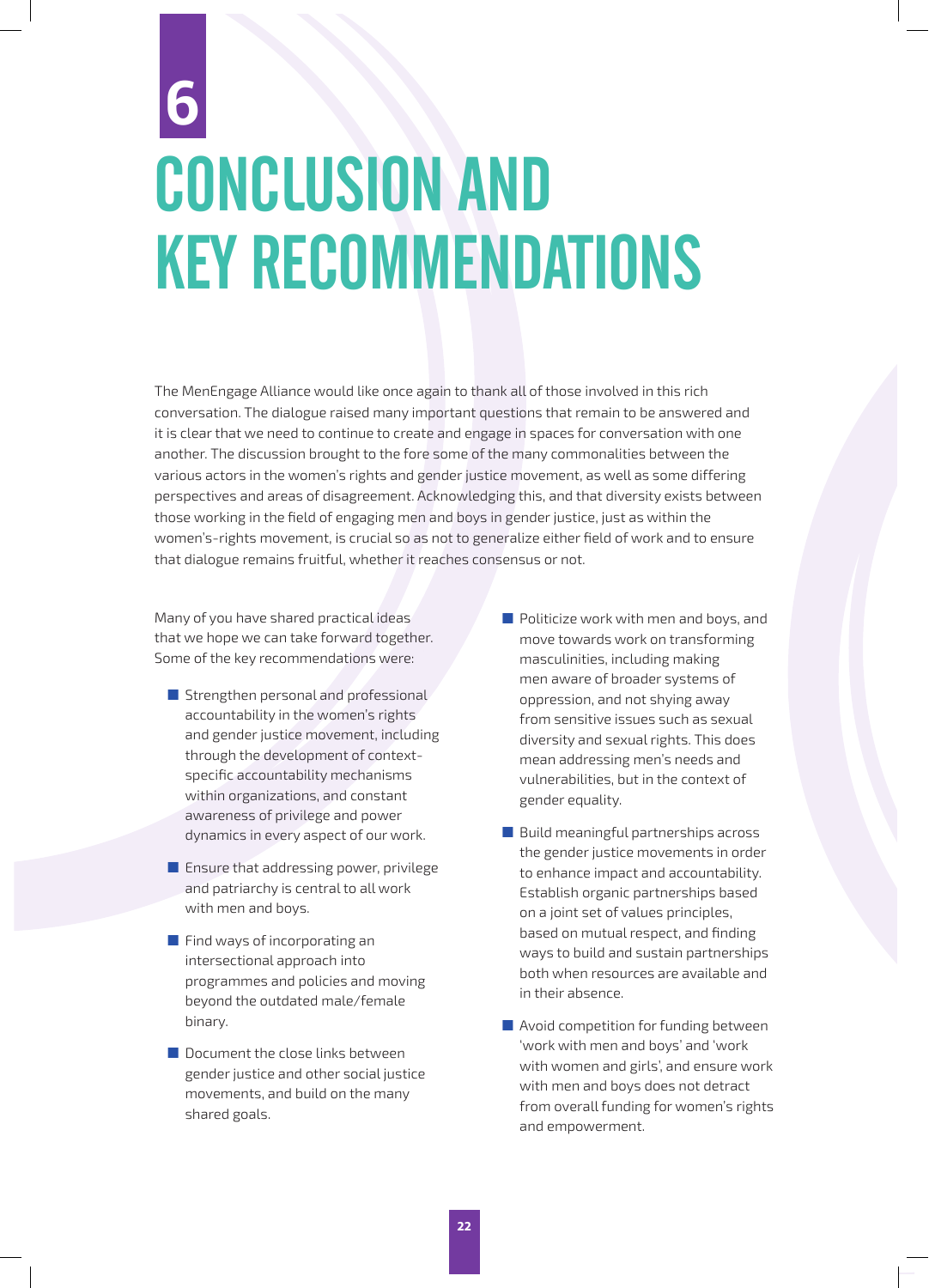#### CONCLUSION AND KEY RECOMMENDATIONS

■ Advocate for increased funding for women's rights and gender justice, particularly for small, local organizations who do crucial yet often invisible work. Donors should increase funding for intersectional work and make grants accessible to smaller organizations working on critical aspects of our movements.

Explore different combinations of male and female groups and 'gender synchronized' approaches, and ensure work with one group is not done in an isolated manner, while at the same time respecting the spaces required to build women's leadership and participation.

 $\blacksquare$  Increase work and partnerships with faith-based approaches, their organizations and religious leaders.

Support meaningful youth participation and increase work with boys and young men, and build upon the perceived generational shift towards increased cooperation for gender equality.

 $\blacksquare$  Build and strengthen networks that enable the sharing of information, knowledge and best practices in the gender justice field.

 $\blacksquare$  Build the evidence base for work with men and boys on women's rights and gender justice by conducting research and long-term project evaluations.

### **Next steps for the MenEngage Alliance**

To move forward with our work on accountability and partnerships, and building on the outcomes of the e-dialogue, the Alliance commits to do our very best to making the following actions a reality in the next phase:

Work together, as members and partners, to develop and establish accountability guidelines, tools and mechanisms at national and regional levels, including through supporting, contextualizing and adapting the MenEngage Alliance Accountability guidelines and tools that were developed collectively by our national, regional and global members.

While doing so, facilitate the translation of these tools in local languages, and disseminate widely among our networks, to strengthen access to information, linking and learning.

- $\blacksquare$  Based on these tools and mechanisms, conduct a series of capacity development and skills building workshops with our regional network members.
- **Organize a webinar series on** partnership and accountability with, and for, members and partners, and open to all.
- Develop an online course on partnership and accountability practices, in order to reach and work together with the membership base of the alliance around the world, which will be open to all.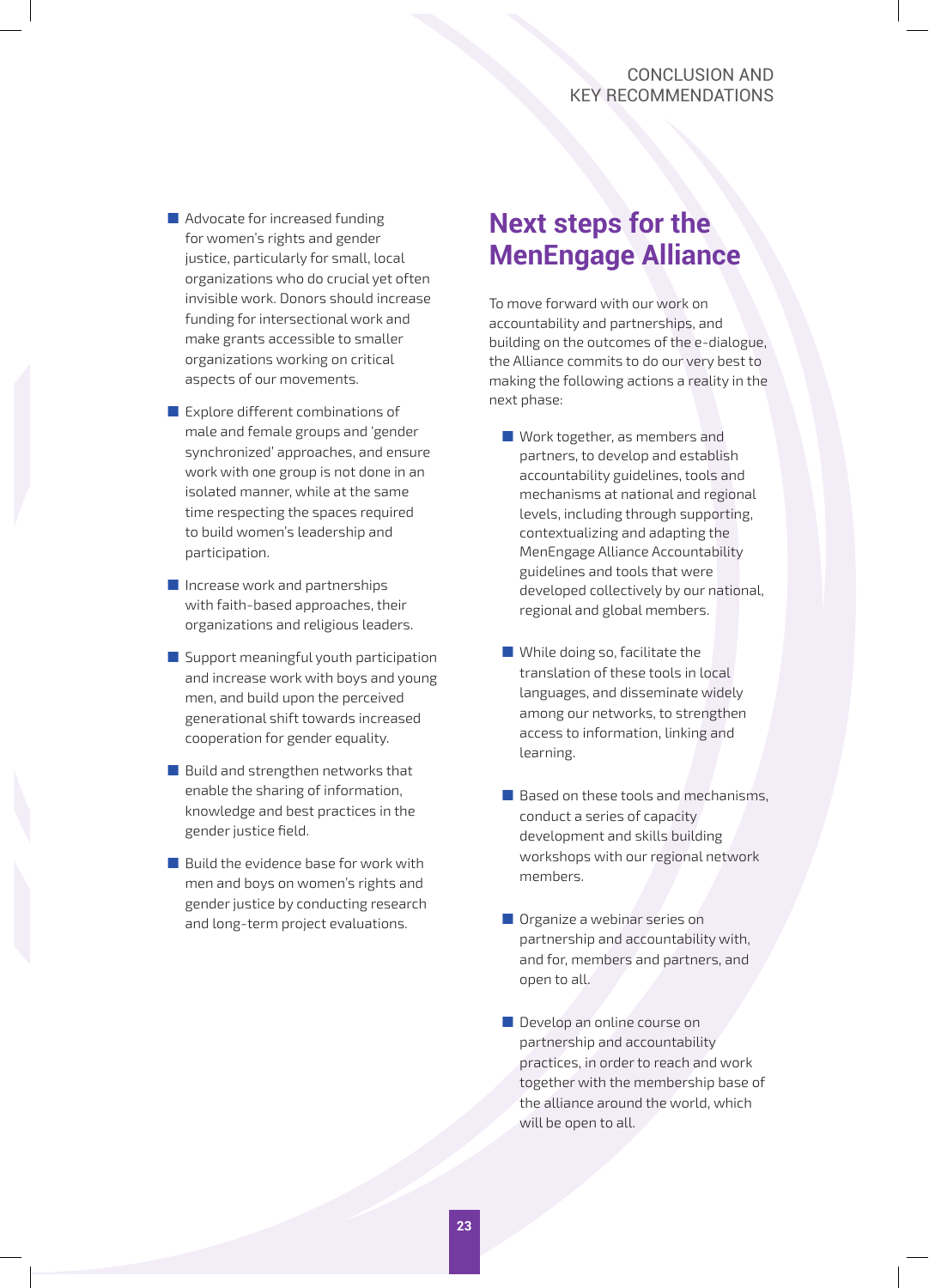#### CONCLUSION AND KEY RECOMMENDATIONS

■ Continue, under the leadership of our national and regional networks, to facilitate and support members to build organic partnerships among organizations and individuals, across the countries and regions, who want to exchange, include and learn about accountable ways to work on the transforming masculinities and/or engaging men and boys to advance women's rights and gender justice for all".

Finally, we would like to reiterate one of the strongest themes emerging from the e-dialogue - the need not to view the engaging men and boys and the women's rights work as separate. To move forward, we need to involve everyone in building a collective but diverse movement that advances gender justice and strives for a more equal world. We hope that by being in dialogue with each other, and work together as appropriate, we will be able to do just that.

## CONTACT US

The MenEngage Alliance is exploring next steps, and would love to hear more from you about the opportunities and needs identified in this e-dialogue. Please contact Joni van de Sand, the MenEngage Alliance Global Coordinator and Advocacy Manager at joni@menengage.org if you wish to share your thoughts or suggestions on any of the issues discussed.

# ACKNOWLEDGEMENTS

Nikki van der Gaag, independent gender consultant, and Sinéad Nolan, of the MenEngage Alliance Global Secretariat, wrote this report. Joni van de Sand, Oswaldo Montoya and Laxman Belbase of the MenEngage Alliance Global Secretariat made contributions. The MenEngage Alliance would like to thank the Women's Foundation Colorado for supporting this e-dialogue, the Institute of Development Studies for providing the online platform and all those who gave their time and insights to the discussion.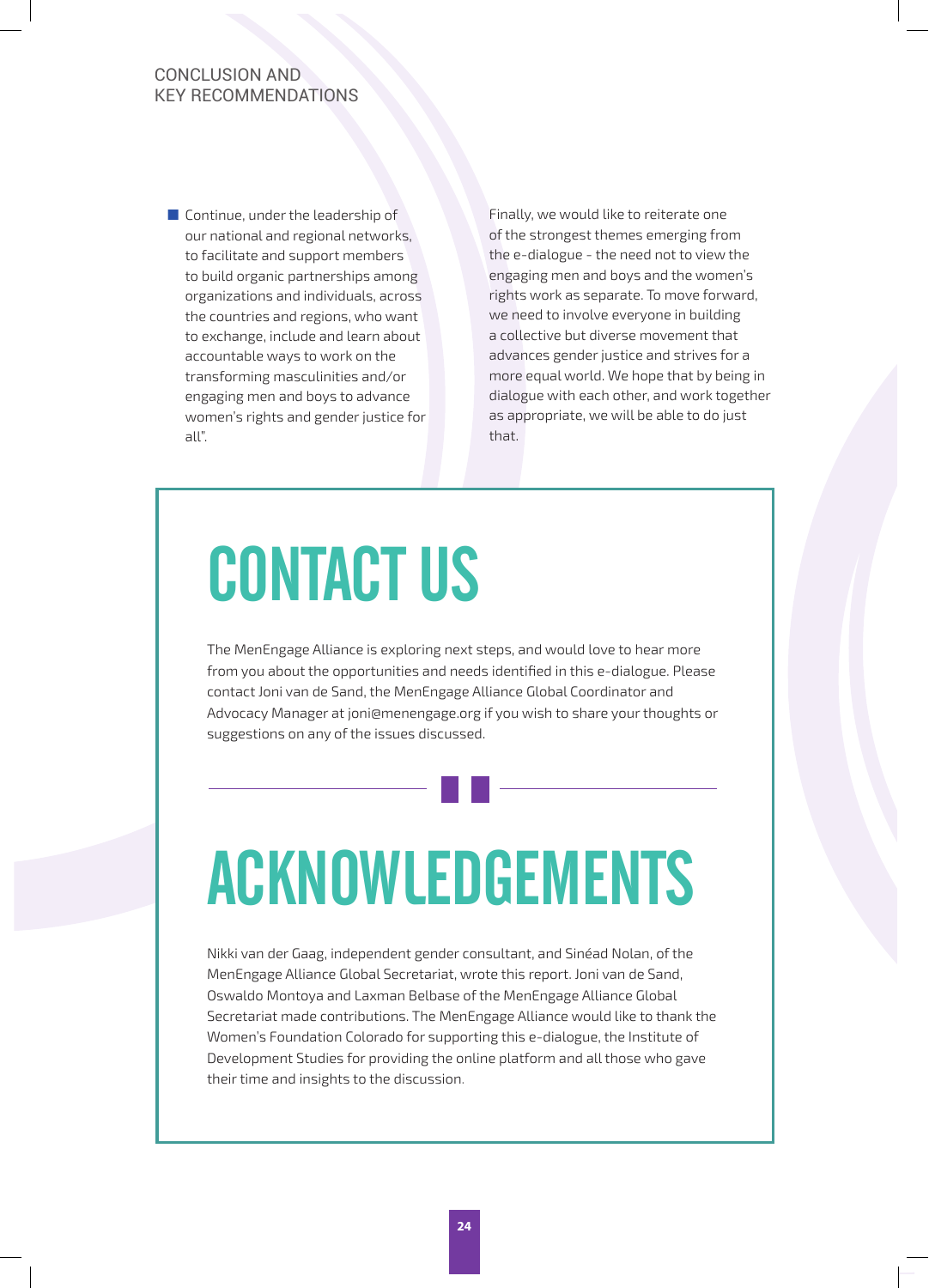# E-DIALOGUE REGISTRANTS

| Abbas Mancey                | Carya                                                                    | Canada              |
|-----------------------------|--------------------------------------------------------------------------|---------------------|
| Abhijit Das                 | Centre for Health and Social Justice                                     | India               |
| Abu Sufian                  |                                                                          |                     |
| Adella Msemwa               | <b>OXFAM</b>                                                             | Tanzania            |
| Alex Murphy                 | The ATHENA Network                                                       | <b>USA</b>          |
| Alvaro Campos Guadamuz      | University of Costa Rica/Instituto<br>Costarricense de Masculinidad WEM  | Costa Rica          |
| Amy Bank                    | <b>AWID</b>                                                              | <b>USA</b>          |
| Anand Pawar                 | <b>SAMYAK</b>                                                            | India               |
| Anchi1                      | Parichiti                                                                | India               |
| Athanasius Sibanda          |                                                                          |                     |
| Babar Bashir                | Rozan                                                                    | Pakistan            |
| Bafana Khumalo              | Sonke Gender Justice                                                     | South Africa        |
| Bas Van Bergeijk            | Peace Brigades International                                             | The Netherlands     |
| Bayano Valy                 | Rede Homens pela Mudança<br>(HOPEM)                                      | Mozambique          |
| <b>Bernadette Crawford</b>  | Concern International                                                    | Ireland             |
| <b>Bilquis Tahira</b>       | Shirakat-Partnership for<br>Development                                  | Pakistan            |
| Carole Shaw                 | Justice Equality Rights Access<br>International                          | Australia           |
| Catherine Nyambura          | Dandelion                                                                | Kenya               |
| Christian Ngendahimana      | Fountain-ISOKO                                                           | Burundi             |
| Chuck Derry                 | Gender Violence Institute                                                | <b>USA</b>          |
| Clay Jones                  | White Ribbon                                                             | Canada              |
| Cliff Leek                  | Center for the Study of Men and<br>Masculinities/ Stony Brook University | <b>USA</b>          |
| Daniel Molokele             | AIDS Accountability International                                        | Zimbabwe            |
| Diego Alphonso              | Ministry of Social Protection                                            | Guyana              |
| Dina Siddigi                | <b>BRAC University</b>                                                   | Bangladesh          |
| Dr. Uzodinma Adirieje       | Afrihealth Optonet Association                                           | Nigeria             |
| Ebony Johnson               | The ATHENA Network                                                       | <b>USA</b>          |
| Edouard Munyamaliza         | Rwanda Men's Resource Centre<br>(RWAMREC)                                | Rwanda              |
| Emilienne Alice Kouoh Elong | Ministry of Secondary Education                                          | Cameroon            |
| Fabio Verani                | Engender Health                                                          | <b>USA</b>          |
| Ahmad Faraz                 | Centre for Health and Social Justice                                     | India               |
| Farid Muttagin              | State University of New York,<br>Binghamton                              | <b>USA</b>          |
| Fidele Rutayisire           | Rwanda Men's Resource Centre<br>(RWAMREC)                                | Rwanda              |
| Gabriella Hosein            | University of the West Indies                                            | Trinidad and Tobago |
| Ghida Anani                 | ABAAD                                                                    | Lebanon             |
| Gloria Adebiyi              | Afrihealth Optonet Association                                           | Nigeria             |
| Hilde Roren                 | Care Norway                                                              | Norway              |
| Hlobsile Dlamini            | Swaziland Action Group Against<br>Abuse                                  | Swaziland           |
| Hugo Rocha                  | Padres Cariñosos                                                         | <b>Mexico</b>       |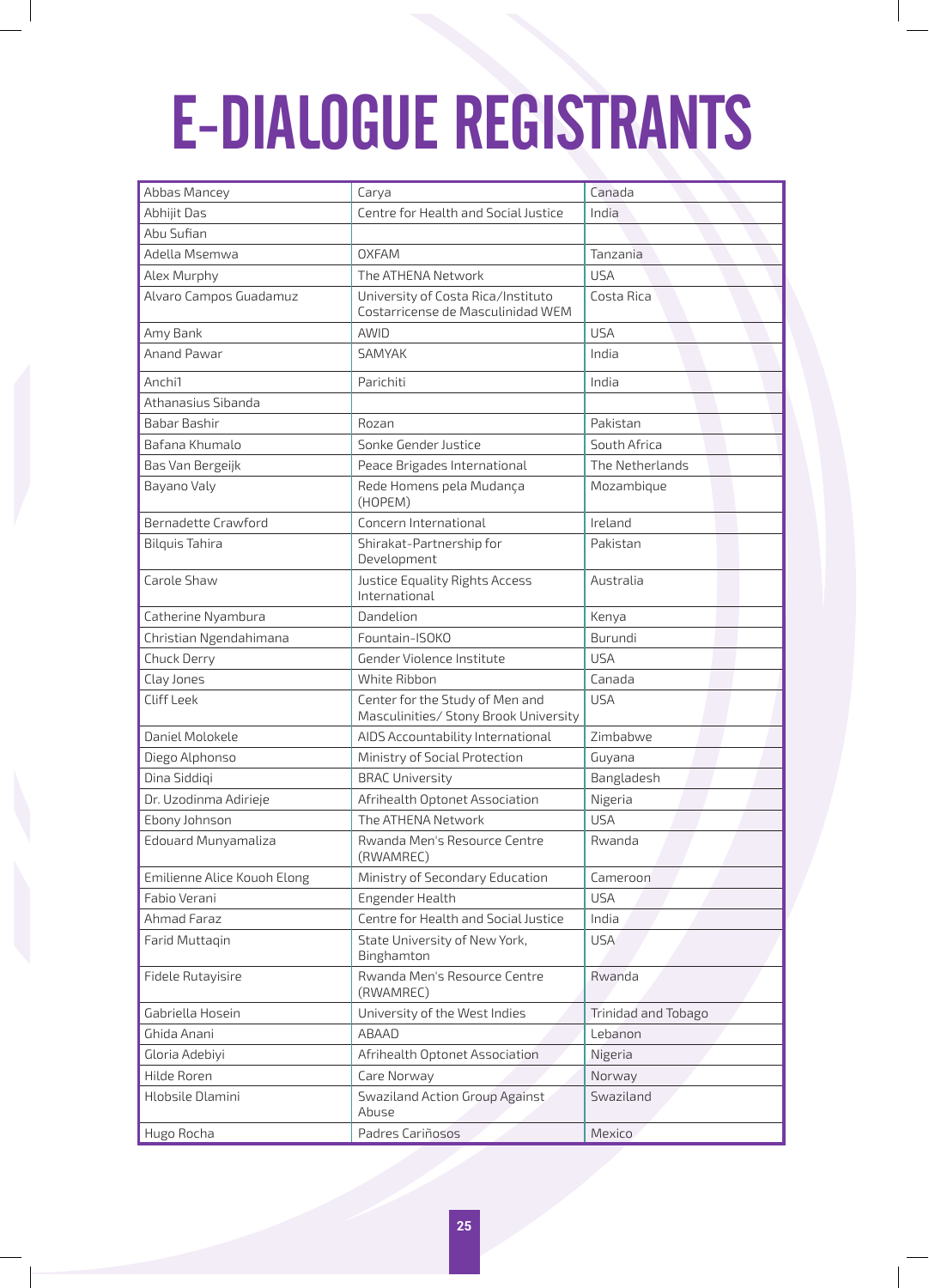#### E-DIALOGUE REGISTRANTS

| Humberto Carolo         | White Ribbon                                                                       | Canada                 |
|-------------------------|------------------------------------------------------------------------------------|------------------------|
| Itumeleng Komanyane     | Sonke Gender Justice                                                               | South Africa           |
| Jacqui Stevenson        | The ATHENA Network                                                                 | UK                     |
| Jan Reynders            | Independent Consultant                                                             | The Netherlands        |
| Jane Gaithuma           | <b>OXFAM</b>                                                                       | Kenya                  |
| Jane Kato-Wallace       | Promundo                                                                           | <b>USA</b>             |
| Jean Claude Butera      | Rwanda Men's Resource Centre<br>(RWAMREC)                                          | Rwanda                 |
| Jean Kemitare           | <b>Raising Voices</b>                                                              | Uganda                 |
| Jerker Edström          | Institute of Development Studies                                                   | UK                     |
| Jilian Foster           |                                                                                    |                        |
| Joanne Sandler          | Gender at Work                                                                     | <b>USA</b>             |
| Joe Samalin             | Breakthrough                                                                       | <b>USA</b>             |
| John Crownover          | Care International Balkans                                                         | Bosnia and Herzegovina |
| Joni van de Sand        | The MenEngage Alliance                                                             | <b>USA</b>             |
| José Alfredo Cruz Lugo  | Círculo Abierto                                                                    | Mexico                 |
| Julio Langa             | Rede Homens pela Mudança<br>(HOPEM)                                                | Mozambique             |
| Kamani Jinadasa         | Independent Consultant                                                             | Sri Lanka              |
| Kate Bojin              | White Ribbon                                                                       | Canada                 |
| Kate Doyle              | Promundo                                                                           | Belgium                |
| Kathleen Thurmond       | Alliance for Girls                                                                 | <b>USA</b>             |
| KayD                    | Plan UK                                                                            | UK                     |
| Kerryn Rehse            | Mosaic                                                                             | South Africa           |
| Lavanya Mehra           | Centre for Health and Social Justice                                               | India                  |
| Laxman Belbase          | The MenEngage Alliance                                                             | <b>USA</b>             |
| Le Thi Hong Giang       |                                                                                    |                        |
| Lea Jones               | <b>IPAS</b>                                                                        | <b>USA</b>             |
| Linda Cerdeira          | Promundo                                                                           | Brazil                 |
| Linden Lewis            | <b>Bucknell University</b>                                                         | <b>USA</b>             |
| Luis Gerardo Ayala Real | Salud y Género Querétaro AC                                                        | Mexico                 |
| Lydia Mungherera        | Mamas Club                                                                         | Uganda                 |
| Mabel Sengendo          | Sonke Gender Justice                                                               | South Africa           |
| <b>Madeleine Rees</b>   | <b>WILPF</b>                                                                       |                        |
| Madhu Kushwaha          | Banaras Hindu University                                                           | India                  |
| Marc Peters             | <b>Brown University</b>                                                            | <b>USA</b>             |
| Margaret Greene         | Greeneworks                                                                        | <b>USA</b>             |
| Maria Neophytou         | The GREAT Initiative                                                               | <b>UK</b>              |
| Marina Kumskova         | WILPF/PeaceWomen                                                                   | <b>USA</b>             |
| Markus Theunurt         | männer.ch/masculinities.ch                                                         | Switzerland            |
| Michael Flood           | University of Wollongong                                                           | Australia              |
| Milhem Orozco           | Red de Hombres por la Salud, Edu-<br>cación y Nutrición-REDHOSEN- en<br>San Marcos | Mexico                 |
| Mubashir Banoori        | Aiming Change for Tomorrow (ACT)                                                   | Pakistan               |
| Mandita Gandhi          | Akshara                                                                            | India                  |
| Nina Ford               | Promundo                                                                           | US                     |
| Natalia Batenkova       | Unizon                                                                             | Sweden                 |
| Nerea Craviotto         | <b>AWID</b>                                                                        |                        |
| Nikki Van der Gaag      | Independent Consultant                                                             | <b>UK</b>              |
| Nur Hasyim              | Independent Consultant                                                             | Indonesia              |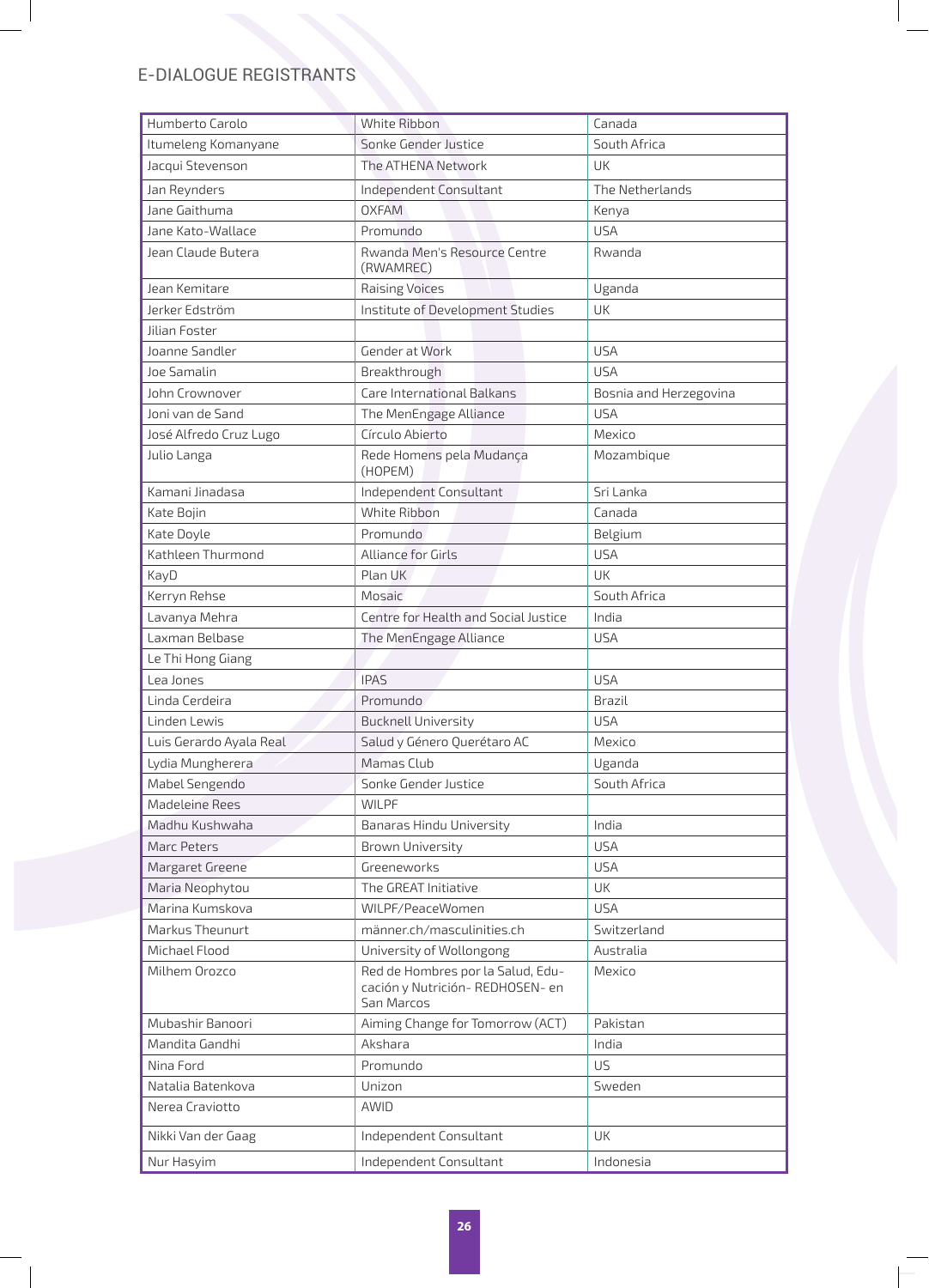| Oswaldo Montoya               | The MenEngage Alliance                                               | <b>USA</b>  |
|-------------------------------|----------------------------------------------------------------------|-------------|
| Patricia D. Morris            | Morris Consulting                                                    | <b>USA</b>  |
| Pauline Gomes                 | Breakthrough                                                         | India       |
| Peter Weller                  | CariMAN                                                              | Jamaica     |
| Peter Grant                   | Restored                                                             | UK          |
| Prabu Deepan                  | Tearfund                                                             | Sri Lanka   |
| Radha Paudel                  | Action Works Nepal                                                   | Nepal       |
| Rajdev Chturvedi              | Gramin Punarnirman Sansthan                                          | India       |
| Ratnarajah Nalini             | Women's Development Innovators                                       | Sri Lanka   |
| Raymond Havwala               | YWCA Men's Network                                                   | Zambia      |
| Regina Nava                   | Independent                                                          | Mexico      |
| Rimjhim Jain                  | Centre for Health and Social Justice                                 | India       |
| Ritu Parna                    | Nazariya Resource Group                                              | India       |
| <b>Rizwan Saeed</b>           | Rozan                                                                | Pakistan    |
| Robert Lutz                   | MenCare Switzerland                                                  | Switzerland |
| Roberto Martín Samayoa Ochoa  | PASMO - PSI                                                          | Guatemala   |
| Rubén Reyes Jirón             | Puntos de Encuentro                                                  | Nicaragua   |
| Rujuta Teredesai              | <b>Equal Community Foundation</b>                                    | India       |
| Rus Ervin Funk                | Center for Women and Families                                        | <b>USA</b>  |
| Samitha Pallewela Gamage Dona | Foundation for Innovative Social<br>Development                      | Sri Lanka   |
| Sandy Ruxton                  | Independent Consultant                                               | UK          |
| Dr. Sanjay                    | Department of Social Work, M.G.Kashi<br>Vidyapith University,        | India       |
| Satish Kumar Singh            | Centre for Health and Social Justice                                 | India       |
| Sebastian Molano              | <b>OXFAM America</b>                                                 |             |
| Seri Wendoh                   | International Planned Parenthood<br>Federation (IPPF)                | Kenya       |
| sfspear                       | Women's Advisory Service of UNA-UK                                   |             |
| Shahwaiz Muzaffer             | Kherunnass                                                           | Pakistan    |
| Shaima Aly                    | Kenana Association in Upper Egypt                                    | Egypt       |
| Shem Otina                    |                                                                      |             |
| Sinéad Nolan                  | The MenEngage Alliance                                               | <b>USA</b>  |
| Sonali Khan                   | Breakthrough                                                         | India       |
| Srilatha Batliwala            | <b>AWID</b>                                                          | India       |
| Stephanie Perlson             | Greeneworks                                                          | <b>USA</b>  |
| Sunita Menon                  | Breakthrough                                                         | India       |
| Syeda Ayesha Javeri           | All Pakistan Women's Association<br>(APWA)                           | Pakistan    |
| Tabu Sarr                     | <b>TANGO</b>                                                         | Gambia      |
| Tim Harwood                   | The MenEngage Alliance                                               | <b>USA</b>  |
| Tina Wallace                  | Oxford University                                                    | <b>UK</b>   |
| <b>Todd Minerson</b>          | White Ribbon                                                         | Canada      |
| Tonieh Talery-Wiles           | Independent National Commission on<br>human Rights(INCHR) of Liberia | Liberia     |
| Tsitsi Mhlanga                | Women in Politics Support Unit                                       | Zimbabwe    |
| Vandana Mahajan               | Independent Consultant                                               | India       |
| Vidar Vetterfalk              | Men for Gender Equality Sweden                                       | Sweden      |
| Vidyaratha Kissoon            | Independent                                                          | Guyana      |
| Wituly Mwenitete              |                                                                      |             |